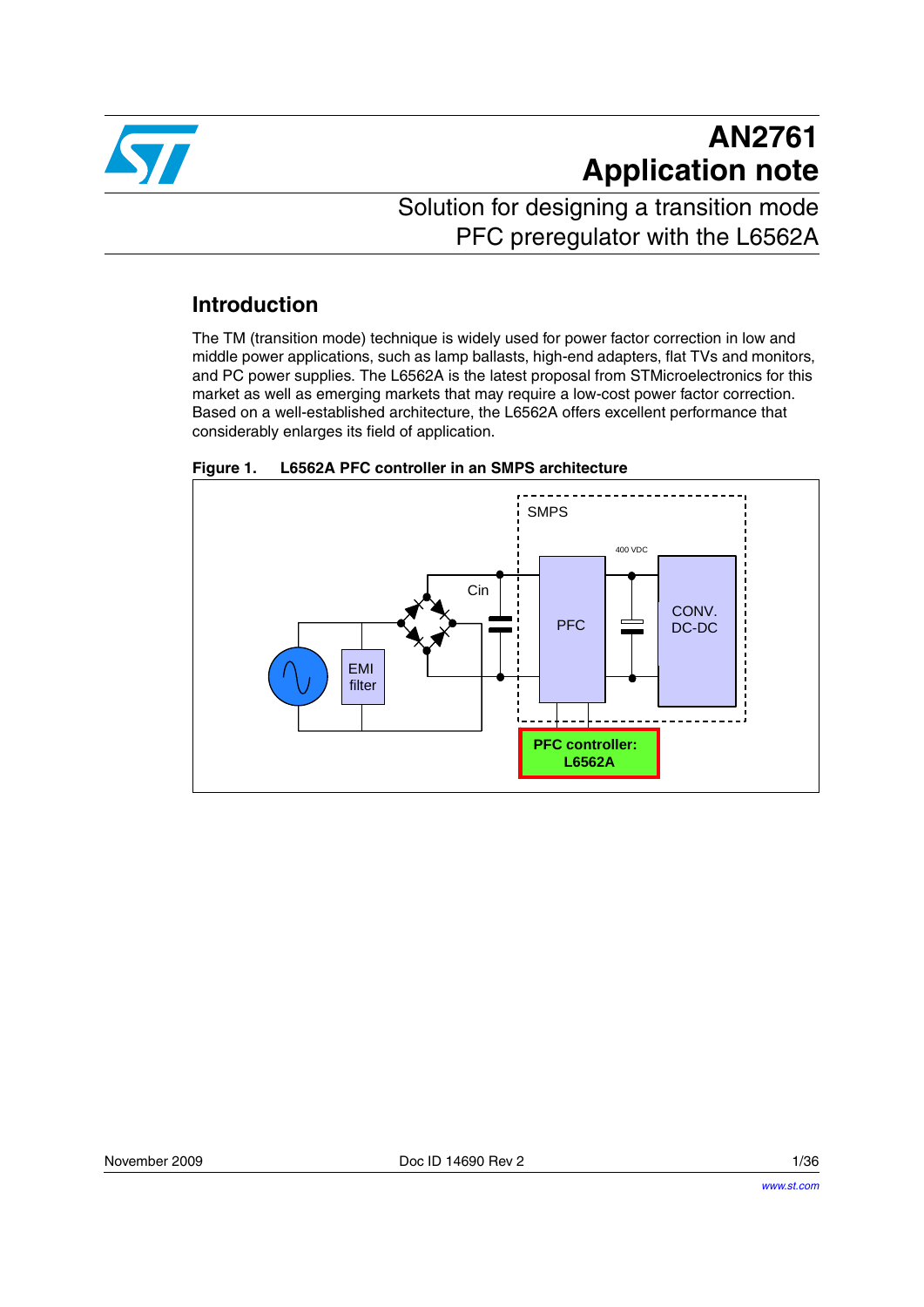## **Contents**

| 1                       |     |                                                              |                                            |  |  |  |
|-------------------------|-----|--------------------------------------------------------------|--------------------------------------------|--|--|--|
| $\overline{2}$          |     |                                                              |                                            |  |  |  |
| 3                       |     |                                                              |                                            |  |  |  |
|                         | 3.1 |                                                              |                                            |  |  |  |
|                         | 3.2 |                                                              |                                            |  |  |  |
|                         | 3.3 |                                                              |                                            |  |  |  |
|                         |     | 3.3.1                                                        |                                            |  |  |  |
|                         |     | 3.3.2                                                        |                                            |  |  |  |
|                         |     | 3.3.3                                                        |                                            |  |  |  |
|                         |     | 3.3.4                                                        |                                            |  |  |  |
|                         |     | 3.3.5                                                        | Power MOSFET selection and dissipation  14 |  |  |  |
|                         |     | 3.3.6                                                        |                                            |  |  |  |
|                         | 3.4 |                                                              |                                            |  |  |  |
| $\overline{\mathbf{4}}$ |     | Design example using the L6562A-TM PFC Excel spreadsheet  25 |                                            |  |  |  |
| 5                       |     | EVL6562A-TM-80W demonstration board  27                      |                                            |  |  |  |
| 6                       |     | Test results and significant waveforms  29                   |                                            |  |  |  |
| $\overline{7}$          |     |                                                              |                                            |  |  |  |
| 8                       |     |                                                              |                                            |  |  |  |
| 9                       |     |                                                              |                                            |  |  |  |

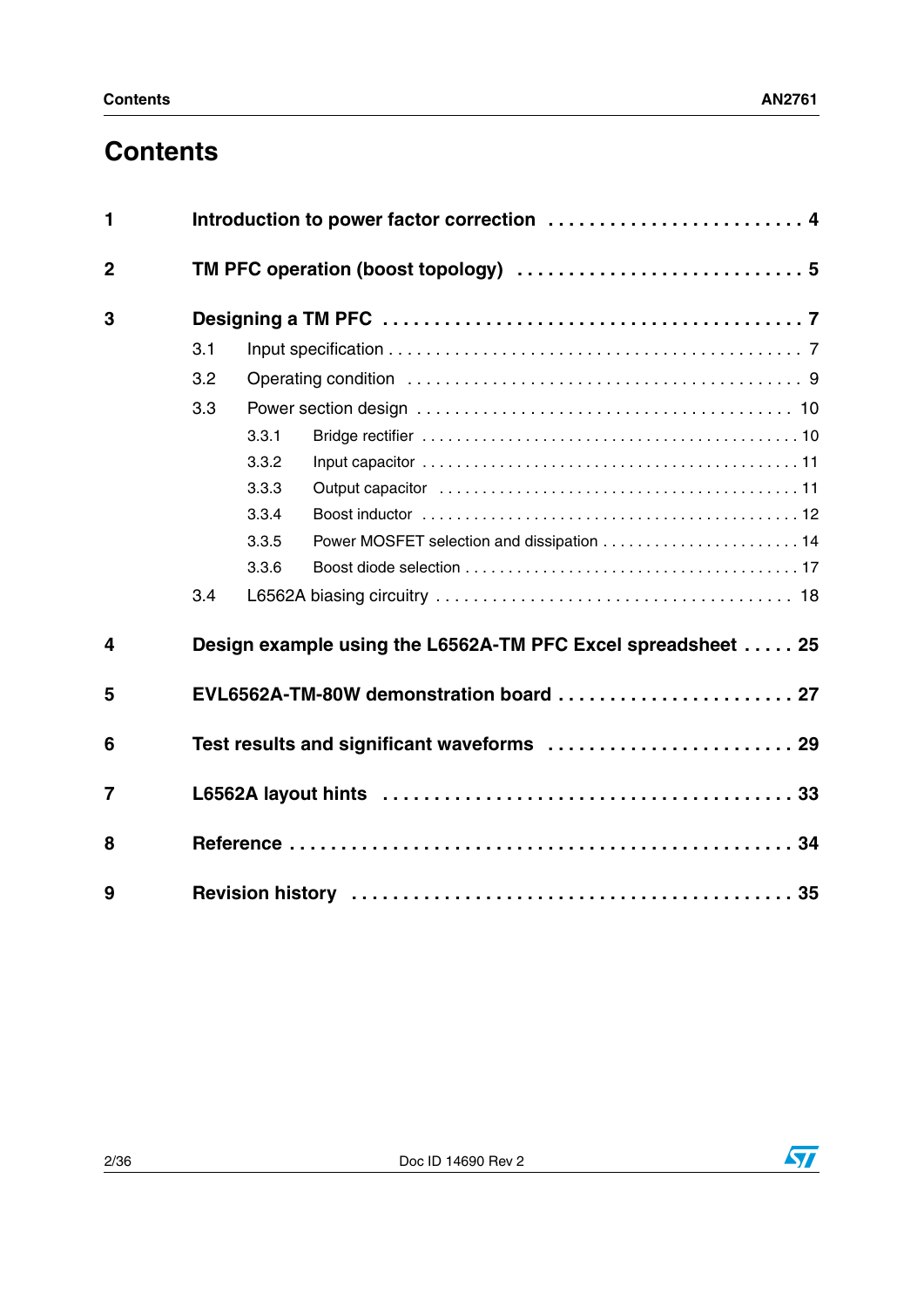# **List of figures**

| EVL6562A-TM-80W compliance to JEIDA-MITI standard 29        |                                                                                                                                                                                                                                                                                      |
|-------------------------------------------------------------|--------------------------------------------------------------------------------------------------------------------------------------------------------------------------------------------------------------------------------------------------------------------------------------|
| EVL6562A-TM-80W power factor vs. Vin and load 30            |                                                                                                                                                                                                                                                                                      |
|                                                             |                                                                                                                                                                                                                                                                                      |
|                                                             |                                                                                                                                                                                                                                                                                      |
|                                                             |                                                                                                                                                                                                                                                                                      |
| EVL6562A-TM-80W input current at 100 V-50 Hz - 80 W load 31 |                                                                                                                                                                                                                                                                                      |
| EVL6562A-TM-80W input current at 230 V-50 Hz - 80 W load 31 |                                                                                                                                                                                                                                                                                      |
|                                                             |                                                                                                                                                                                                                                                                                      |
| EVL6562A-TM-80W input current at 230 V-50 Hz - 40 W load 31 |                                                                                                                                                                                                                                                                                      |
| EVL6562A-TM-80W input current at 100 V-50 Hz - 20 W load 32 |                                                                                                                                                                                                                                                                                      |
| EVL6562A-TM-80W input current at 230 V-50 Hz - 20 W load 32 |                                                                                                                                                                                                                                                                                      |
|                                                             | Conduction losses and total losses in the STP8NM50 MOSFET for the 80W TM PFC 17<br>Wide range 80W demonstration board electrical circuit (EVL6562A-TM-80W) 27<br>EVL6562A-TM-80W compliance to EN61000-3-2 standard29<br>EVL6562A-TM-80W input current at 100 V-50 Hz - 40 W load 31 |

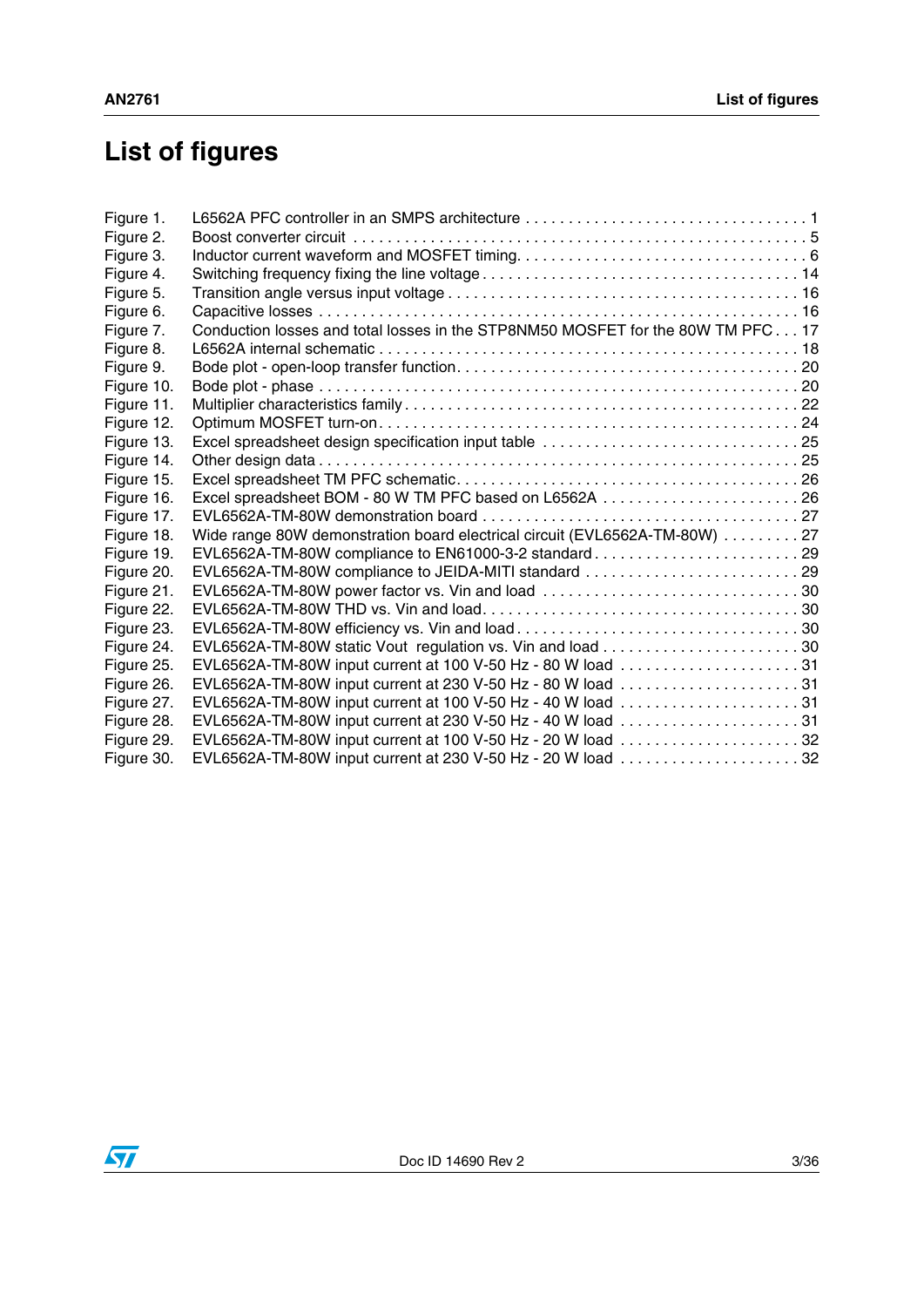### <span id="page-3-0"></span>**1 Introduction to power factor correction**

The front-end stage of conventional offline converters, typically consisting of a full-wave rectifier bridge with a capacitor filter, has an unregulated DC bus from the AC mains. The filter capacitor must be large enough to have a relatively low ripple superimposed on the DC level. This means that the instantaneous line voltage is below the voltage on the capacitor most of the time, thus the rectifiers conduct only for a small portion of each line half-cycle. The current drawn from the mains is then a series of narrow pulses whose amplitude is 5-10 times higher than the resulting DC value. Many drawbacks result such as a much higher peak and RMS current down from the line, distortion of the AC line voltage, overcurrents in the neutral line of the three-phase systems and, consequently, a poor utilization of the power system's energy capability. This can be measured in terms of either total harmonic distortion (THD), as norms provide for, or power factor (PF), intended as the ratio between the real power (the one transferred to the output) and the apparent power (RMS line voltage times RMS line current) drawn from the mains, which is more immediate. A traditional input stage with capacitive filter has a low PF (0.5-0.7) and a high THD (>100%). By using switching techniques, a power factor corrector (PFC) preregulator, located between the rectifier bridge and the filter capacitor, allows drawing a quasi-sinusoidal current from the mains, in phase with the line voltage. The PF becomes very close to 1 (more than 0.99 is possible) and the previously mentioned drawbacks are eliminated. Theoretically, any switching topology can be used to achieve a high PF but, in practice, the boost topology has become the most popular thanks to the advantages it offers:

- primarily because the circuit requires the fewest external parts (low-cost solution)
- the boost inductor located between the bridge and the switch causes the input di/dt to be low, thus minimizing the noise generated at the input and, therefore, the requirements on the input EMI filter
- the switch is source-grounded, therefore easy to drive

However, boost topology requires the DC output voltage to be higher than the maximum expected line peak voltage (400 VDC is a typical value for 230 V or wide-range mains applications). In addition, there is no isolation between the input and output, thus any line voltage surge is passed on to the output. Two methods of controlling a PFC preregulator are currently widely used: the fixed frequency average current mode PWM (FF PWM) and the transition mode (TM) PWM (fixed ON-time, variable frequency). The first method needs a complex control that requires a sophisticated controller IC (ST's L4981A, with the variant of the frequency modulation offered by the L4981B) and a considerable component count. The second one requires a simpler control (implemented by ST's L6562A), much fewer external parts and is therefore much less expensive. With the first method the boost inductor works in continuous conduction mode, while TM makes the inductor work on the boundary between continuous and discontinuous mode, by definition. For a given throughput power, TM operation involves higher peak currents. This, also consistently with cost considerations, suggests its use in a lower power range (typically below 200 W), while the former is recommended for higher power levels. For completion, FF PWM is not the only alternative when CCM operation is desired. FF PWM modulates both switch ON and OFF times (their sum is constant by definition), and a given converter operates in either CCM or DCM depending on the input voltage and the load conditions. Exactly the same result can be achieved if the ON-time only is modulated and the OFF-time is kept constant, in which case, however, the switching frequency is no longer fixed. This is referred to as "fixed-OFF-time" (FOT) control. Peak-current-mode control can still be used. In this application note transition mode is studied in depth.

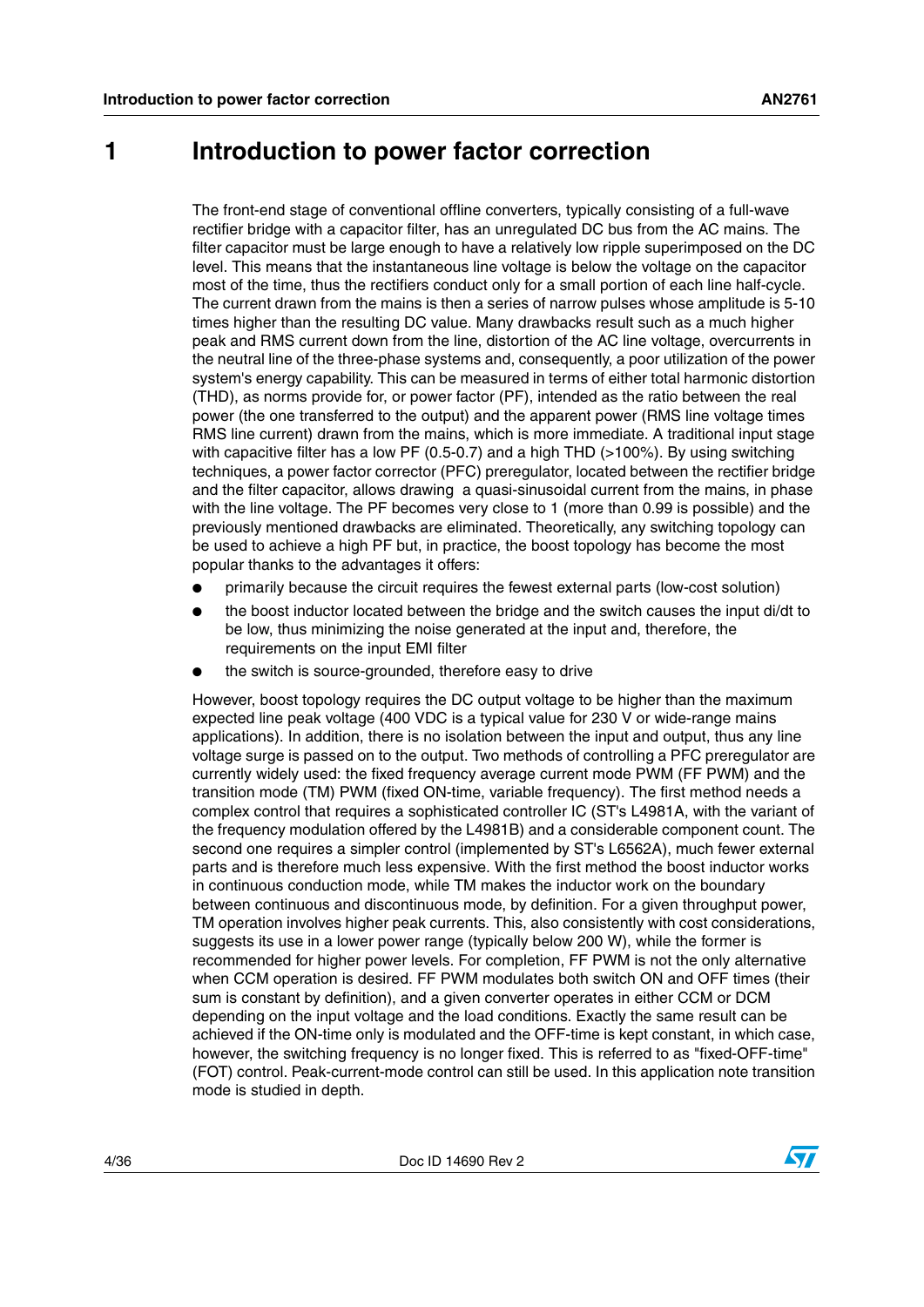### <span id="page-4-0"></span>**2 TM PFC operation (boost topology)**

The operation of the PFC transition mode controlled boost converter, can be summarized in the following description.

The AC mains voltage is rectified by a bridge and the rectified voltage is delivered to the boost converter. This, using a switching technique, boosts the rectified input voltage to a regulated DC output voltage (Vo).

The boost converter consists of a boost inductor (L), a controlled power switch (Q), a catch diode (D), an output capacitor (Co) and, obviously, a control circuitry (see *[Figure 2](#page-4-1)*).

The goal is to shape the input current in a sinusoidal fashion, in phase with the input sinusoidal voltage. To do this the L6562A uses the transition mode technique.



<span id="page-4-1"></span>**Figure 2. Boost converter circuit**

The error amplifier compares a partition of the output voltage of the boost converter with an internal reference, generating an error signal proportional to the difference between them. If the bandwidth of the error amplifier is narrow enough (below 20 Hz), the error signal is a DC value over a given half-cycle.

The error signal is fed into the multiplier block and multiplied by a partition of the rectified mains voltage. The result is a rectified sinusoid whose peak amplitude depends on the mains peak voltage and the value of the error signal.

The output of the multiplier is in turn fed into the  $(+)$  input of the current comparator, thus it represents a sinusoidal reference for PWM. In fact, as the voltage on the current sense pin (instantaneous inductor current times the sense resistor) equals the value on the (+) of the current comparator, the conduction of the MOSFET is terminated. As a consequence, the peak inductor current is enveloped by a rectified sinusoid. As demonstrated in *[Section 3.3.4](#page-11-0)*, TM control causes a constant ON-time operation over each line half-cycle.

After the MOSFET has been turned off, the boost inductor discharges its energy into the load until its current goes to zero. The boost inductor has now run out of energy, the drain node is floating and the inductor resonates with the total capacitance of the drain. The drain voltage drops rapidly below the instantaneous line voltage and the signal on ZCD drives the MOSFET on again and another conversion cycle starts.

This low voltage across the MOSFET at turn-on reduces both the switching losses and the total drain capacitance energy that is dissipated inside the MOSFET.

The resulting inductor current and the timing intervals of the MOSFET are shown in *[Figure 3](#page-5-0)*, where it is also shown that, by geometric relationships, the average input current

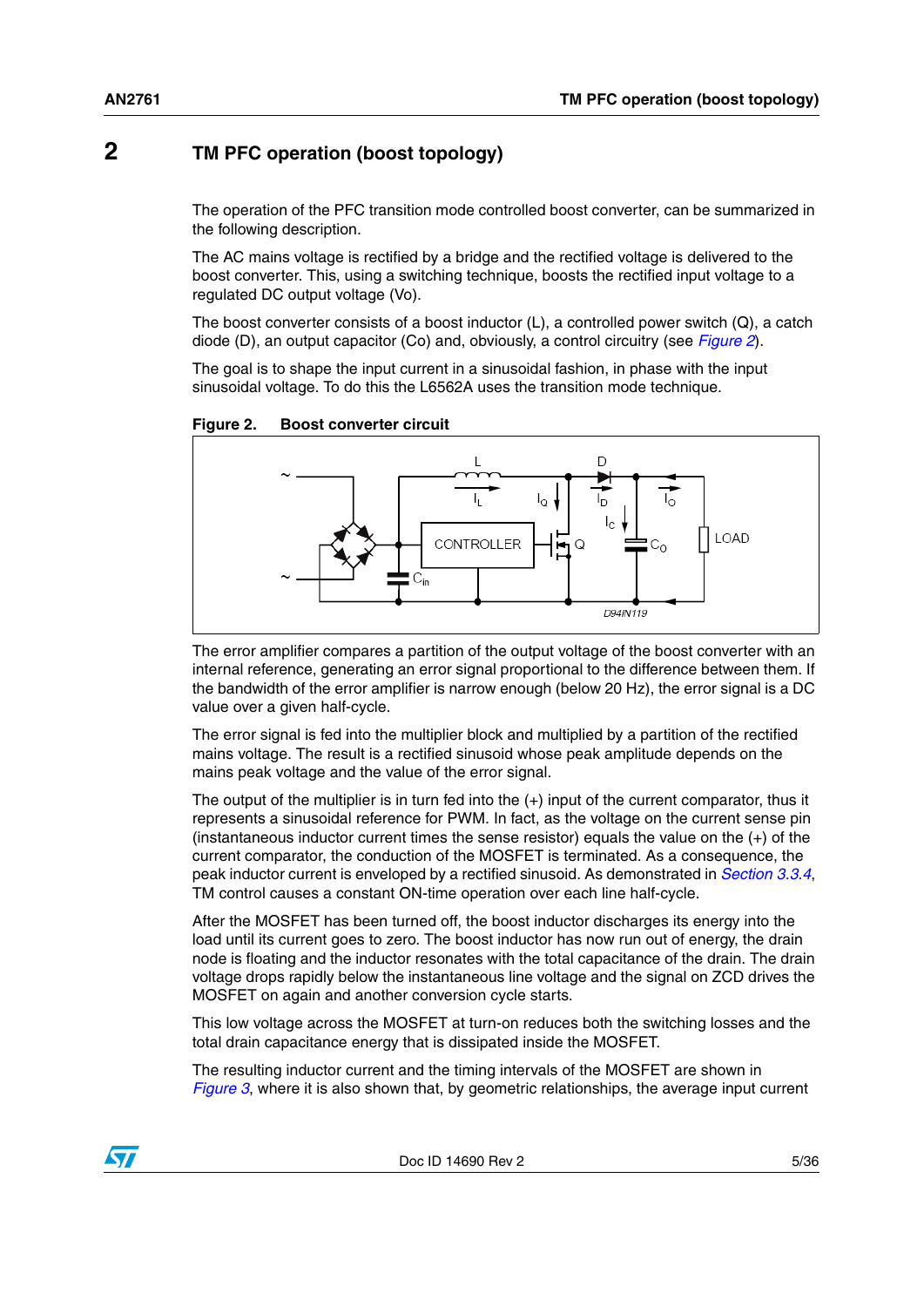(the one which is drawn from the mains) is just one-half of the peak inductor current waveform.



#### <span id="page-5-0"></span>**Figure 3. Inductor current waveform and MOSFET timing**

The system operates not exactly on, but very close to, the boundary between continuous and discontinuous current mode and that is why this system is called a transition mode PFC.

Besides the simplicity and the few external parts required, this system minimizes the inductor size due to the low inductance value needed. On the other hand, the high current ripple on the inductor involves high RMS current and high noise on the rectified main bus, which needs a heavier EMI filter to be rejected. These drawbacks limit the use of the TM PFC to lower power range applications.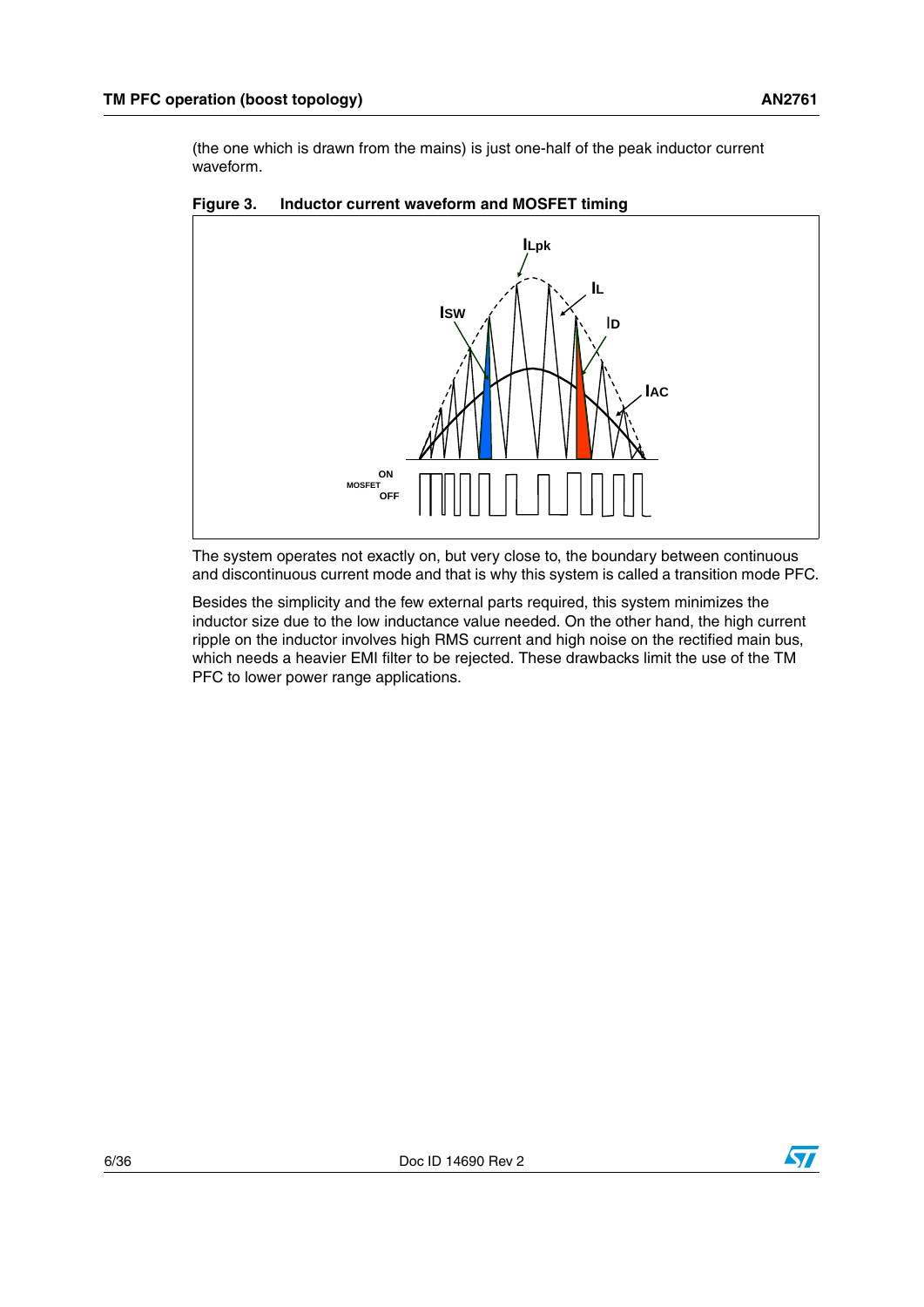### <span id="page-6-0"></span>**3 Designing a TM PFC**

### <span id="page-6-1"></span>**3.1 Input specification**

The following is a possible design flowchart in reference to a transition mode PFC, using the L6562A. This first part is a detailed specification of the operating conditions of the circuit that is needed for the following calculation. In this example a 80 W, wide input range mains PFC circuit has been considered. Some design criteria are also given.

Mains voltage range (Vac rms):

(1)  $VAC<sub>min</sub> = 85$ Vac  $VAC<sub>max</sub> = 265$ Vac

- Minimum mains frequency: (2)  $\mathsf{f}_\parallel = 47\,\mathsf{Hz}$
- Rated output power (W): (3)  $P_{\text{out}} = 80 \text{ W}$

Because the PFC is a boost topology the regulated output voltage depends strongly on the maximum AC input voltage. In fact, for boost correct operation the output voltage must always be higher than the input and thus, because the Vin max is  $-$  VAC $_{\sf max}$   $\cdot$   $\sqrt{2}$ = 374  $\,{\sf V}_{\sf pk}$ , the output has been set at 400 Vdc as the typical value. If the input voltage is higher, as typical in ballast applications, the output voltage must be set higher accordingly. As a rule of thumb the output voltage must be set 6/7% higher than the maximum input voltage peak.

Regulated DC output voltage (Vdc): (4)  $V_{\text{out}} = 400 \text{ V}$ 

The target efficiency and PF are set here at minimum input voltage and maximum load. They are used for the following operating condition calculations of the PFC. Of course at high input voltage the efficiency is higher.

Expected efficiency  $(\%)$ :

$$
\eta = \frac{P_{out}}{P_{in}} = 93\% \tag{5}
$$

Expected power factor:



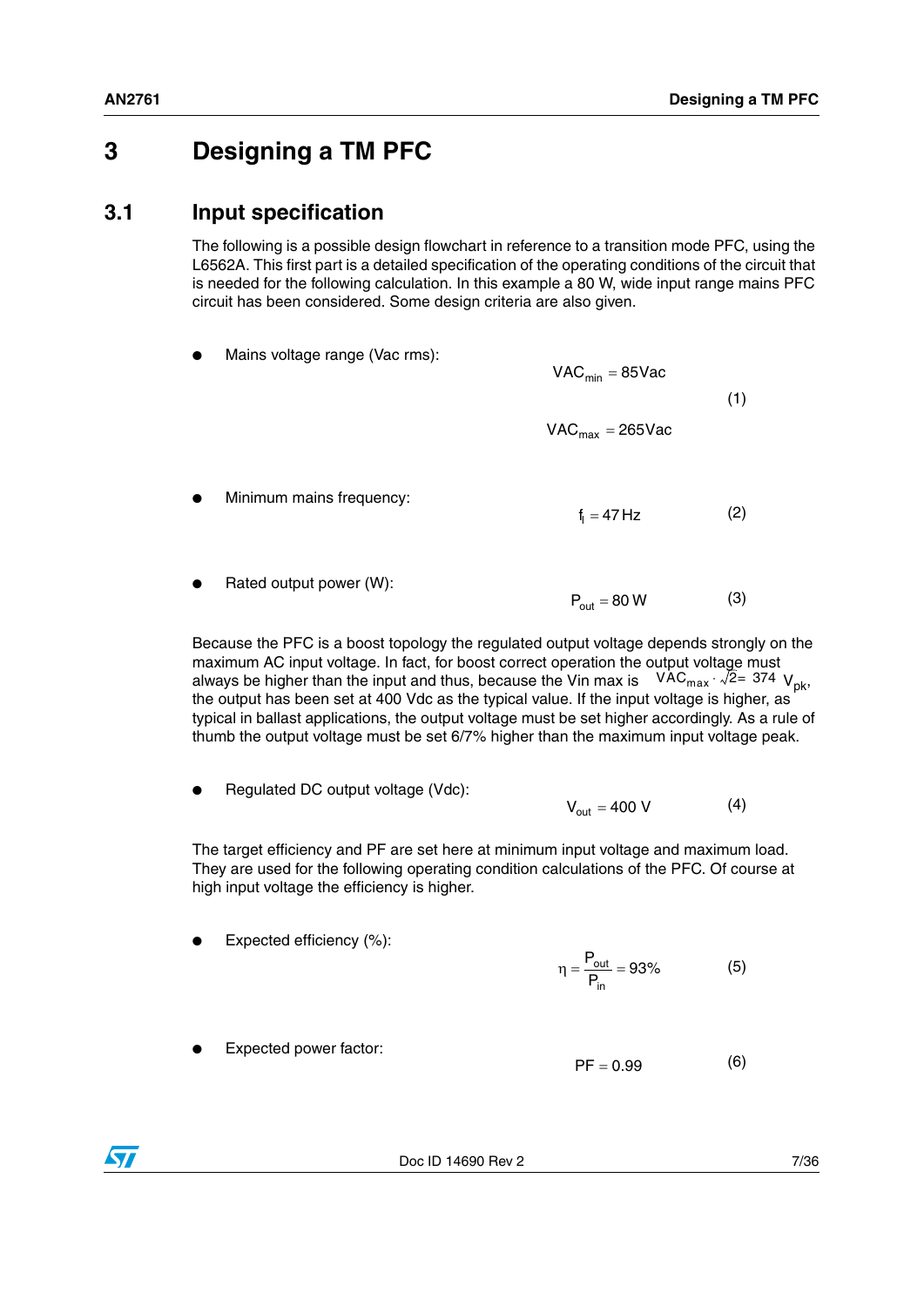Because of the narrow loop voltage bandwidth, the PFC output can face overvoltages at startup or in case of load transients. To prevent from excessive output voltage that can overstress the output components and the load, the L6562A integrates an OVP. The overvoltage protection sets the extra voltage overimposed at Vout:

Maximum output overvoltage (Vdc):

(7)  $\triangle$ OVP = 55V

The mains frequency generates a  $2f<sub>L</sub>$  voltage ripple on the output voltage at full load. The ripple amplitude determines the current flowing into the output capacitor and the ESR.

Additionally, a certain holdup capability in case of mains dips can be requested of the PFC in which case the output capacitor must also be dimensioned, taking into account the required minimum voltage value ( $V_{\text{out min}}$ ) after the elapsed holdup time (t<sub>Hold</sub>),

- Maximum output low-frequency ripple: (8) Minimum output voltage after line drop  $\Delta V_{\text{out}} = 20 V$
- (Vdc): (9)  $V_{\text{out min}} = 300 \text{ V}$
- Holdup capability (ms): (10)  $t_{\text{Hold}} = 10 \text{ ms}$

The PFC minimum switching frequency is one of the main parameters used to dimension the boost inductor. Here we consider the switching frequency at low mains on the top of the sinusoid and at full load conditions. As a rule of thumb, the switching frequency must be higher than the audio bandwidth in order to avoid audible noise and additionally it must not interfere with the L6562A minimum internal starter period, as given in the datasheet. On the other hand, if the minimum frequency is set too high, the circuit shows excessive losses at a higher input voltage and probably operates skipping switching cycles not only at light load. The typical minimum frequency range is 20÷50 kHz for wide range operation.

Minimum switching frequency (kHz):

<span id="page-7-0"></span>(11) f<sub>sw min</sub> = 35 kHz

In order to properly select the power components of the PFC and dimension the heat sinks in case they are needed, the maximum operating ambient temperature around the PFC circuitry must be known. Please note that this is not the maximum external operating temperature of the entire equipment, but it is the local temperature at which the PFC components are working.

Maximum ambient temperature  $(^{\circ}C)$ : (12)  $T_{\text{ambx}} = 50 \text{ °C}$ 

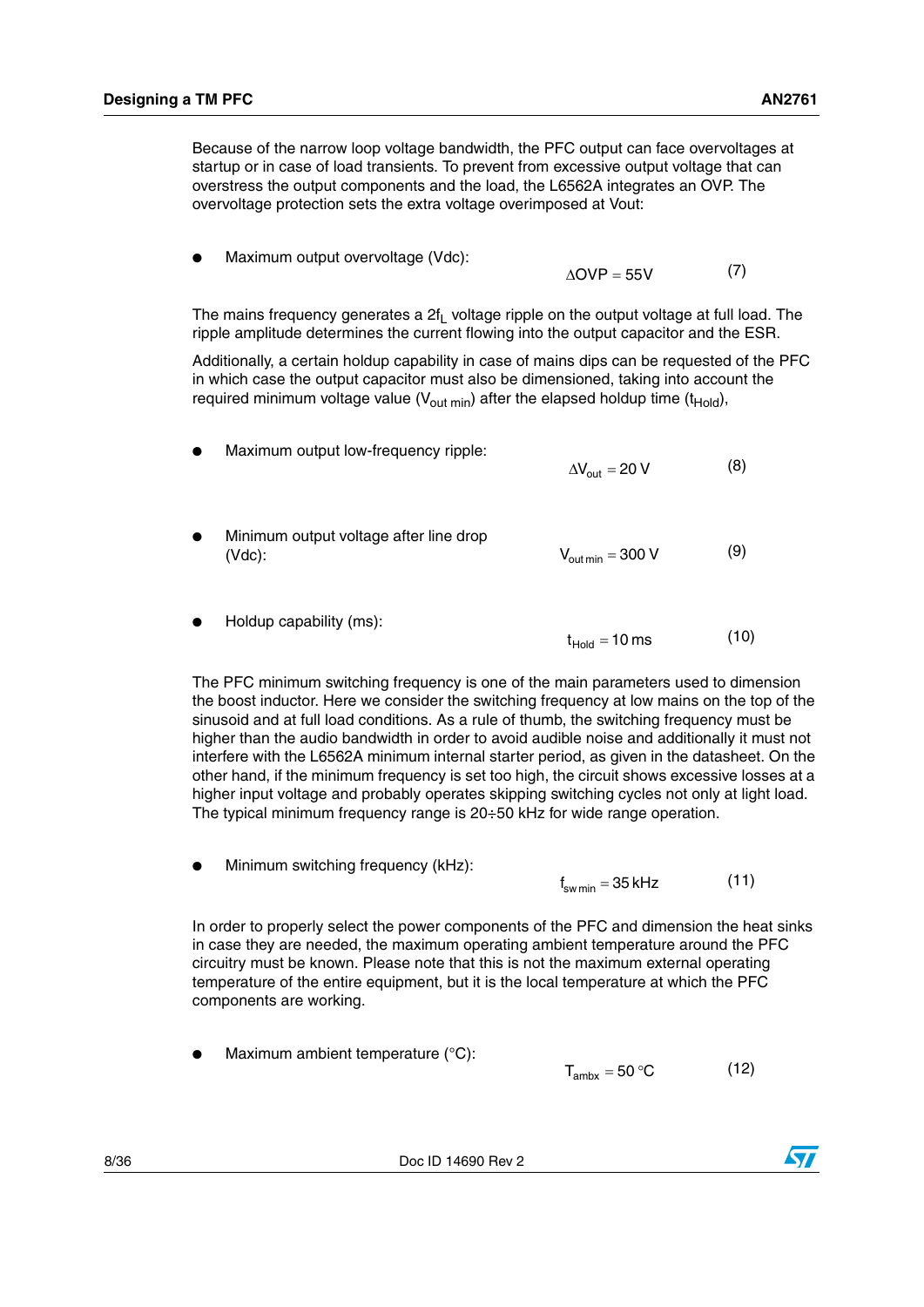### <span id="page-8-0"></span>**3.2 Operating condition**

The first step is to define the main parameters of the circuit, using the specifications given in *[Section 3.1](#page-6-1)*:

- **Rated DC output** current: (13) out  $I_{\text{out}} = \frac{P_{\text{out}}}{V_{\text{out}}}$   $I_{\text{out}} = \frac{80 \text{ W}}{400 \text{ V}} = 0.2 \text{ A}$
- Maximum input power:

$$
P_{in} = \frac{P_{out}}{\eta} \qquad P_{in} = \frac{80 \text{ W}}{93} \cdot 100 = 86.02 \text{ W} \tag{14}
$$

- RMS input current: (15)  $I_{in} = \frac{P_{in}}{VAC_{min} \cdot PF}$ min  $I_{\text{in}} = \frac{P_{\text{in}}}{\text{VAC}_{\text{min}} \cdot \text{PF}}$   $I_{\text{in}} = \frac{86 \text{ W}}{85 \text{Vac} \cdot 0.99} = 1.02 \text{A}$
- Peak inductor current:  $IL_{pk} = 2 \cdot \sqrt{2} \cdot I_{in}$   $IL_{pk} = 2 \cdot \sqrt{2} \cdot 1.02A = 2.89A$  (16)

As shown in *[Figure 3](#page-5-0)*, the inductor current is a triangle shape at switching frequency, and the peak of triangle is twice its average value. The average value of the inductor current is exactly the peak of the input sine wave current, and therefore it can be easily calculated as its rms value is obtained from equation *(15)*. To write down a complete inductor specification for the inductor manufacturer we also provide the RMS and the AC current that can be calculated using equations *(17)* and *(18)*.

- **RMS** inductor current: (17)  $rms = \frac{2}{\sqrt{3}} \cdot I_{in}$  $IL_{rms} = \frac{2}{\sqrt{2}} \cdot I_{in}$   $IL_{rms} = \frac{2}{\sqrt{2}} \cdot 1.02A = 1.18A$  $IL_{rms} = \frac{2}{\sqrt{3}} \cdot 1.02A =$
- **AC** inductor current: (18)  $IL_{\text{ac}} = \sqrt{IL_{\text{rms}}^2 - I_{\text{in}}^2}$   $IL_{\text{ac}} = \sqrt{(1.18)^2 - (1.02A)^2} = 0.59A$

The current flowing in the inductor can be split in two parts, depending on the instant of conduction. During the on time, the current increases from zero up to the peak value and circulates into the switch, while during the following off-time the current decreases from peak down to zero and circulates into the diode. Therefore there is a current with a triangular wave, with the same peak value equal to the inductor current flowing into these two components. Thus, it is also possible to calculate the RMS current flowing into the switch and into the diode (*[Figure 3](#page-5-0)*), needed to calculate the losses of these two elements.

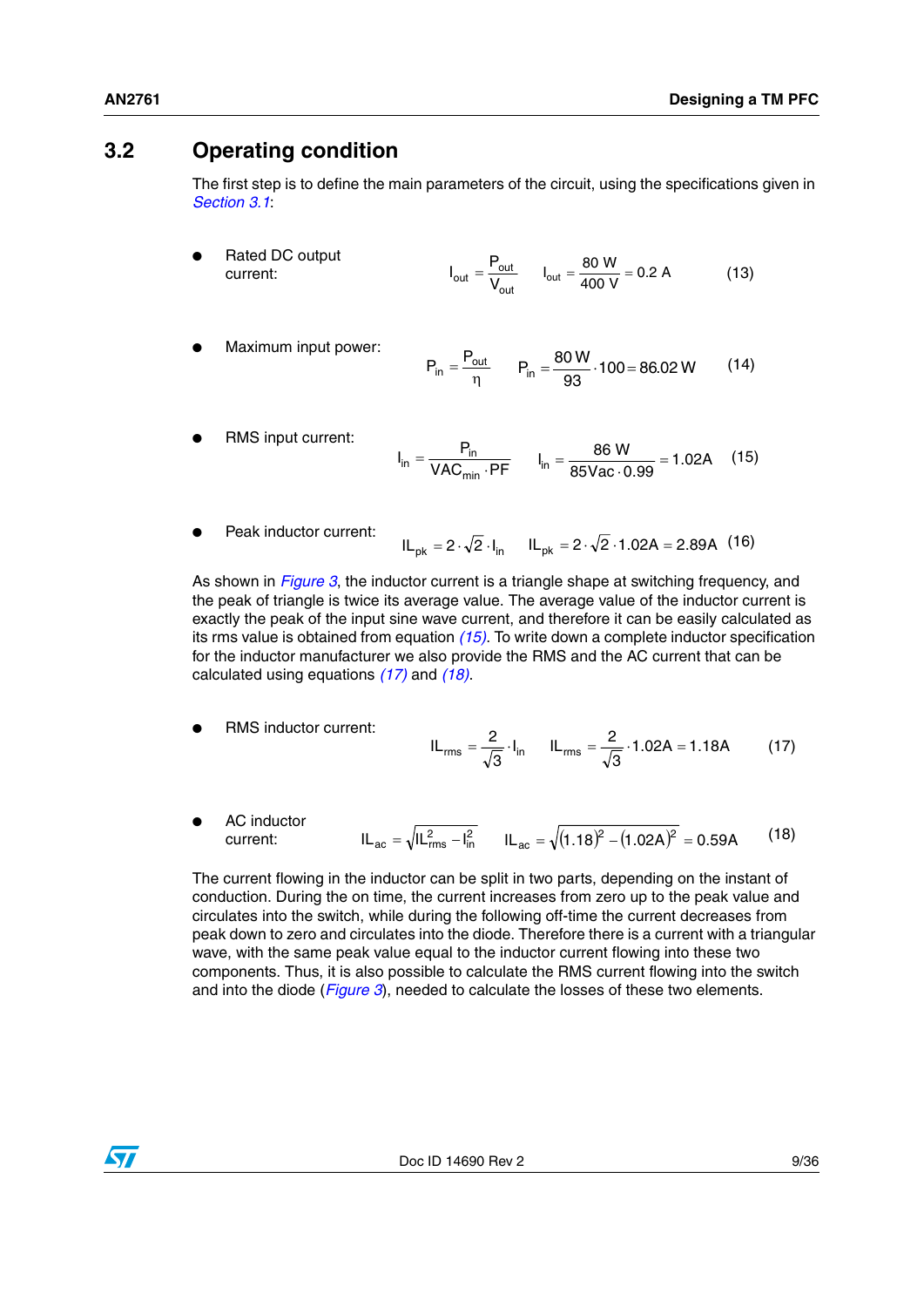$$
ISW_{rms} = IL_{pk} \cdot \sqrt{\frac{1}{6} - \frac{4 \cdot \sqrt{2}}{9\pi} \cdot \frac{VAC_{min}}{V_{out}}}
$$
  

$$
ISW_{rms} = 2.89A \cdot \sqrt{\frac{1}{6} - \frac{4 \cdot \sqrt{2}}{9\pi} \cdot \frac{85Vac}{400V}} = 1.01A
$$
 (19)

RMS diode current:

$$
ID_{rms} = IL_{pk} \cdot \sqrt{\frac{4 \cdot \sqrt{2}}{9\pi} \cdot \frac{VAC_{min}}{V_{out}}}
$$
  

$$
ID_{rms} = 2.89A \cdot \sqrt{\frac{4 \cdot \sqrt{2}}{9\pi} \cdot \frac{85Vac}{400V}} = 0.59A
$$
 (20)

### <span id="page-9-0"></span>**3.3 Power section design**

### <span id="page-9-1"></span>**3.3.1 Bridge rectifier**

The input rectifier bridge can use standard, slow-recovery, low-cost devices. Typically a 600 V device is selected in order to have good margin against mains surges. An NTC resistor limiting the current at plug-in is required to avoid overstress to the rectifier bridge and fuse.

The rectifier bridge power dissipation can be calculated using equations *(21)*, *(22)*, *(23)*. The threshold voltage and dynamic resistance of a single diode of the bridge can be found in the component datasheet.

$$
\bar{l}_{n\text{rms}} = \frac{\sqrt{2} \cdot l_{\text{in}}}{2} = \frac{\sqrt{2} \cdot 1.02 \text{A}}{2} = 0.72 \text{A}
$$
 (21)

$$
\bar{l}_{n\_\text{avg}} = \frac{\sqrt{2} \cdot l_{\text{in}}}{\pi} = \frac{\sqrt{2} \cdot 1.02 \text{A}}{\pi} = 0.46 \text{A}
$$
 (22)

The power dissipated on the bridge is:

$$
P_{bridge} = 4 \cdot R_{diode} \cdot \overline{I}^2_{inrms} + 4 \cdot V_{th} \cdot \overline{I}_{n\_avg}
$$
  
\n
$$
P_{bridge} = 4 \cdot 0.07 \Omega \cdot (0.72A)^2 + 4 \cdot 1V \cdot 0.46A = 1.98W
$$
 (23)

10/36 Doc ID 14690 Rev 2

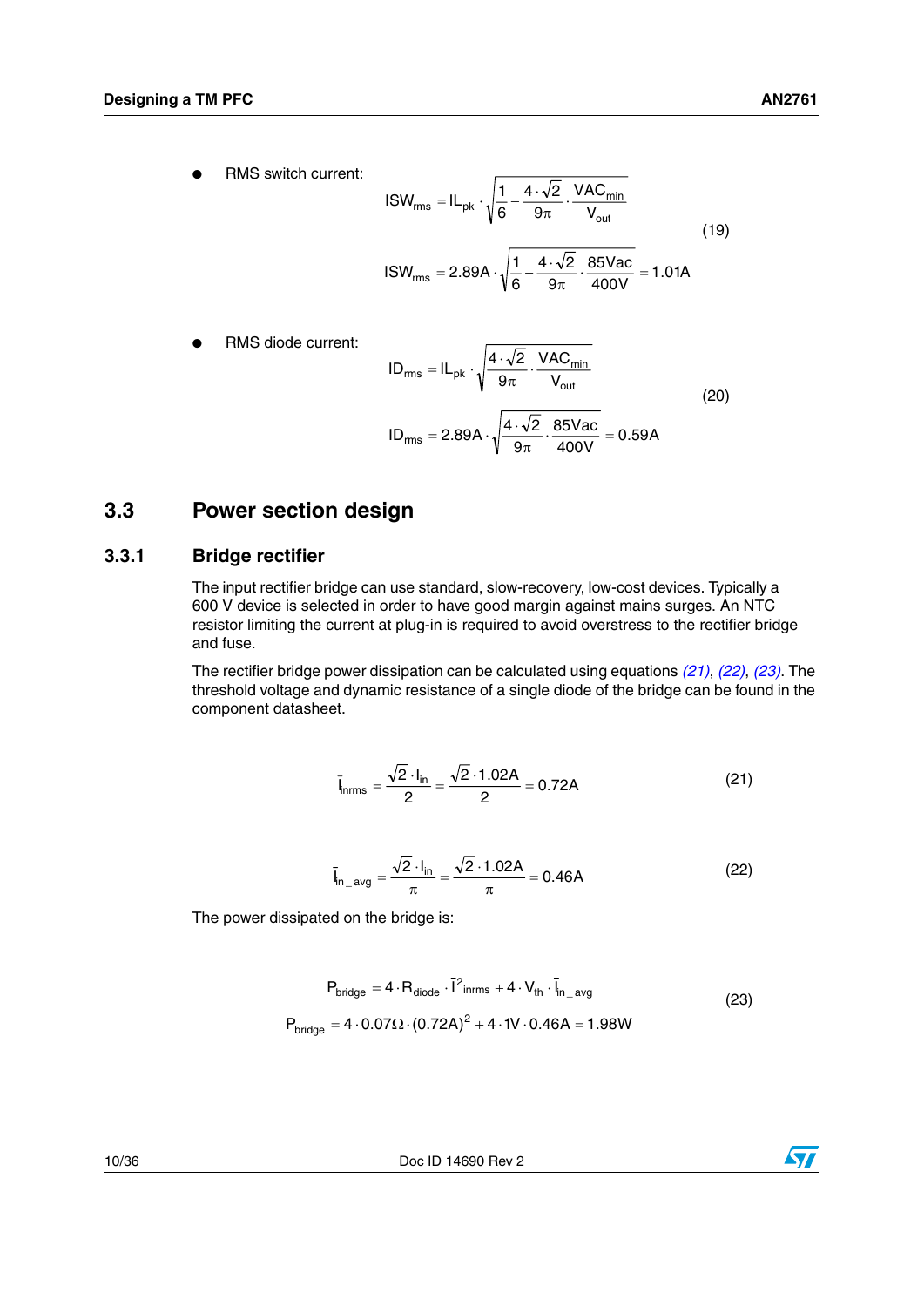(24)

 $r = 0.2$ 

### <span id="page-10-0"></span>**3.3.2 Input capacitor**

The input high-frequency filter capacitor (Cin) has to attenuate the switching noise due to the high-frequency inductor current ripple (twice the average line current, *[Figure 3](#page-5-0)*).

The worst conditions occur at the peak of the minimum rated input voltage.

The maximum high-frequency voltage ripple across Cin is usually imposed between 5% and 20% of the minimum rated input voltage. This is expressed by a coefficient r (from 0.05 to 0.2) as an input design parameter:

Ripple voltage coefficient  $(\%)$ :

$$
C_{in} = \frac{I_{in}}{2\pi \cdot f_{\text{swmin}} \cdot r \cdot \text{VAC}_{min}} \qquad C_{in} = \frac{1.02A}{2\pi \cdot 35kHz \cdot 0.2 \cdot 85Vac} = 0.26\mu F \tag{25}
$$

In real conditions the input capacitance is designed taking the EMI filter into account and a tolerance on the component of about 5% -10% (typical for polyester capacitors).

A commercial value of  $C$ in = 0.22  $\mu$ F has been selected. Of course a bigger capacitor provides a benefit from the EMI point of view but worsens the THD, especially at high mains. Therefore a compromise must be found between these two parameters. A good quality film capacitor for this component must be selected in order to provide good filtering effectiveness.

### <span id="page-10-1"></span>**3.3.3 Output capacitor**

The output bulk capacitor (Co) selection depends on the DC output voltage *(4)*, the allowed overvoltage *(7)* and the converter output power*(3)*.

The 100/120 Hz (twice the mains frequency) voltage ripple (ΔVout = peak-to-peak ripple value) is a function of the capacitor impedance and the peak capacitor current:

<span id="page-10-2"></span>
$$
\Delta V_{\text{out}} = 2 \cdot I_{\text{out}} \cdot \sqrt{\frac{1}{\left(2\pi \cdot 2f_1 \cdot C_{\text{O}}\right)^2} + E S R^2}
$$
 (26)

With a low ESR capacitor the capacitive reactance is dominant, therefore:

$$
C_{\mathrm{O}} \geq \frac{I_{\mathrm{out}}}{2\pi \cdot f_{\mathrm{I}} \cdot \Delta V_{\mathrm{out}}} = \frac{P_{\mathrm{out}}}{2\pi \cdot f_{\mathrm{I}} \cdot V_{\mathrm{out}} \cdot \Delta V_{\mathrm{out}}} \qquad C_{\mathrm{O}} \geq \frac{80 \text{ W}}{2\pi \cdot 47 \text{ Hz} \cdot 400 \text{ V} \cdot 20 \text{ V}} = 33.8 \text{ }\mu\text{F} \tag{27}
$$

ΔVout is usually selected in the range of 1.5% of the output voltage.

Although ESR usually does not affect the output ripple, it should be taken into account for power loss calculations. The total RMS capacitor ripple current, including mains frequency and switching frequency components, is:

$$
I_{\text{Crms}} = \sqrt{ID_{\text{rms}}^2 - I_{\text{out}}^2} \qquad I_{\text{Crms}} = \sqrt{(0.59A)^2 - (0.20A)^2} = 0.56A \tag{28}
$$

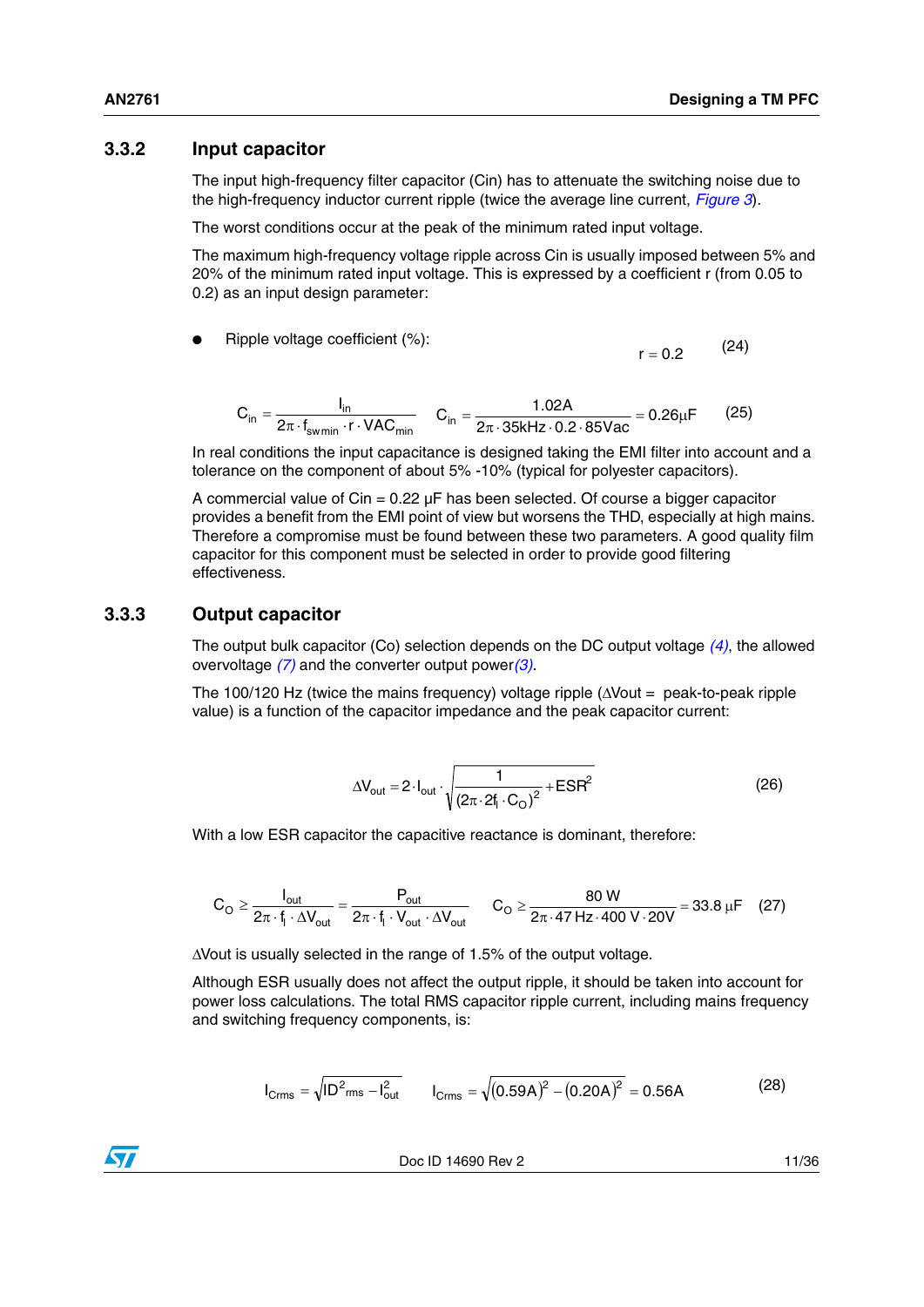If the PFC stage has to guarantee a specified holdup time, the selection criterion of the capacitance changes.  $C_{\Omega}$  has to deliver the output power for a certain time (t<sub>Hold</sub>) with a specified maximum dropout voltage (Vout min) which is the minimum output voltage value (which takes load regulation and output ripple into account). Vout min is the minimum output operating voltage before the 'power fail' detection and consequent stopping by the downstream system supplied by the PFC.

$$
C_{\text{O}} = \frac{2 \cdot P_{\text{out}} \cdot t_{\text{Hold}}}{\left(V_{\text{out}} - \Delta V_{\text{out}}\right)^2 - V_{\text{out}}^2}
$$
 
$$
C_{\text{O}} = \frac{2 \cdot 80 \text{ W} \cdot 10 \text{ ms}}{(400 \text{ V} - 20 \text{ V})^2 - (300 \text{ V})^2} = 29.4 \text{ }\mu\text{F}
$$
 (29)

A 20% tolerance on the electrolytic capacitors has to be taken into account for the right dimensioning.

Following the relationship *(27)* for this application, a capacitor Co = 47 µF (450 V) has been selected. The actual output voltage ripple with this capacitor is also calculated. In detail:

<span id="page-11-2"></span><span id="page-11-1"></span>
$$
t_{\text{hold}} = \frac{C_{\text{O}} \cdot \left[ \left( V_{\text{out}} - \Delta V_{\text{out}} \right)^{2} - V_{\text{out}}^{2} \right]}{2 \cdot P_{\text{out}}}
$$
\n
$$
t_{\text{hold}} = \frac{47 \mu F \cdot \left[ (400 \text{ V} - 20 \text{ V})^{2} - (300 \text{ V})^{2} \right]}{2 \cdot 80 \text{ W}} = 17.43 \text{ ms}
$$
\n(30)

As expected the ripple variation on the output is:

$$
\Delta V_{\text{out}} = \frac{I_{\text{out}}}{2 \cdot \pi \cdot f_1 \cdot C_{\text{O}}} \qquad \Delta V_{\text{out}} = \frac{0.20 \text{A}}{2 \cdot \pi \cdot 47 \text{Hz} \cdot 47 \mu \text{F}} = 14.41 \text{V} \tag{31}
$$

#### <span id="page-11-0"></span>**3.3.4 Boost inductor**

Holdup capability:

The boost inductor determines the working frequency of the converter. It is usually calculated so that the minimum switching frequency is greater than the maximum frequency of the L6562A internal starter (190 µs), to ensure a correct TM operation. Assuming unity PF, it is possible to write:

$$
t_{on}(VAC, 9) = \frac{L \cdot IL_{pk} \cdot \sin(9)}{\sqrt{2} \cdot VAC \cdot \sin(9)} = \frac{L \cdot IL_{pk}}{\sqrt{2} \cdot VAC}
$$
(32)

In equation *(32)* it is demonstrated that the ON-time doesn't depend on the mains phase angle but it is constant over the entire mains cycle.

$$
t_{off}(VAC, 9) = \frac{L \cdot IL_{pk} \cdot sin(9)}{V_{out} - \sqrt{2} \cdot VAC \cdot sin(9)}
$$
(33)

12/36 Doc ID 14690 Rev 2

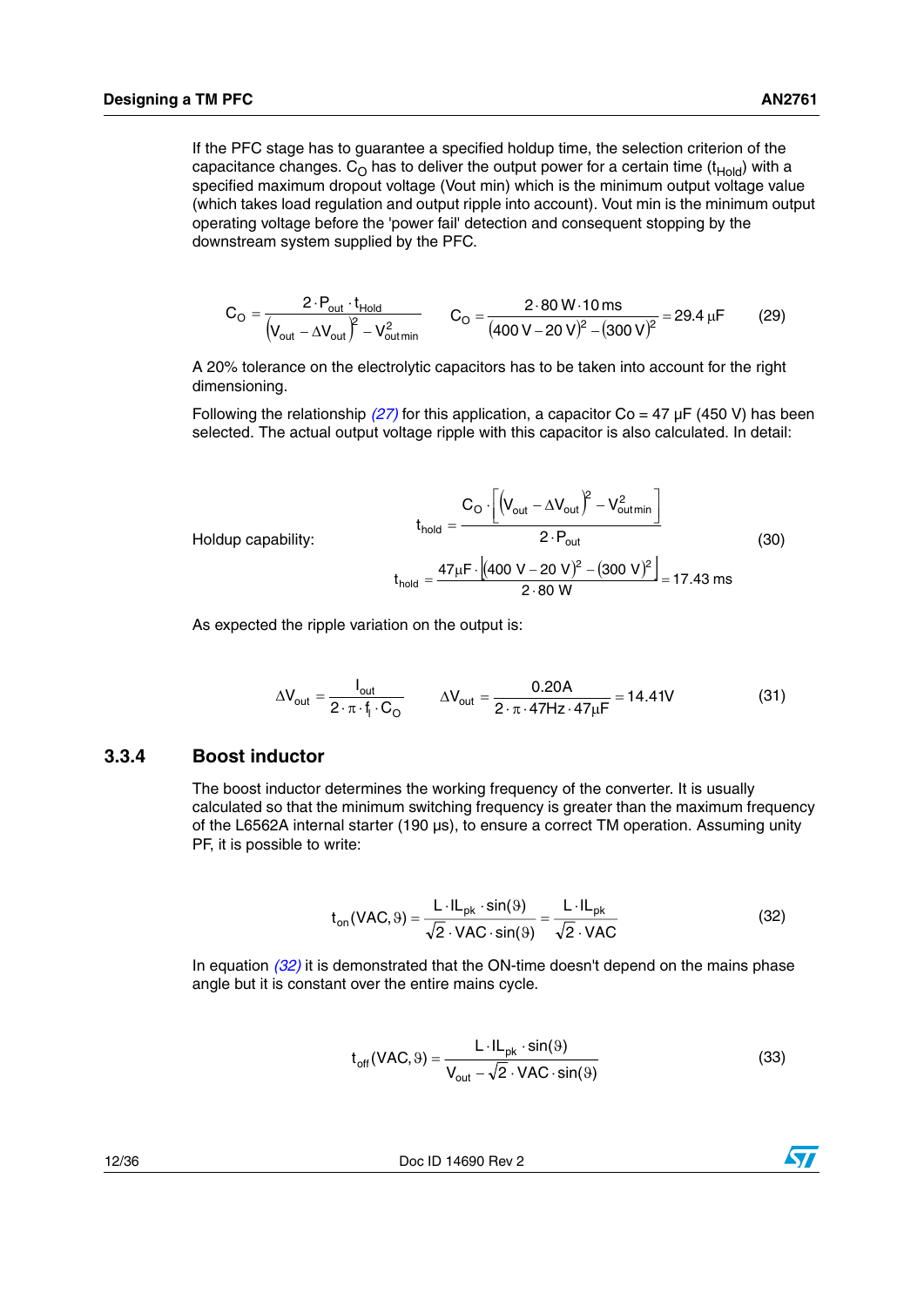$T_{on}$  and  $T_{off}$  are respectively the ON-time and the OFF-time of the power MOSFET, IL<sub>pk</sub> is the maximum peak inductor current in a line cycle, and  $\theta$  is the instantaneous line phase in the interval [0,Π]. Note that the ON-time is constant over a line cycle.

As previously stated, IL<sub>pk</sub> is twice the line-frequency peak current (16), which is related to the input power and the input mains voltage. Substituting this relationship in the expressions of  $T_{on}$  and  $T_{off}$ , after some algebra it is possible to find the instantaneous switching frequency along a line cycle:

$$
f_{sw}(\text{VAC}, \theta) = \frac{1}{T_{on} + T_{off}} = \frac{1}{2 \cdot L \cdot P_{in}} \cdot \frac{\text{VAC}^2 \cdot (V_{out} - \sqrt{2} \cdot \text{VAC} \cdot \sin(\theta))}{V_{out}}
$$
(34)

The switching frequency is the minimum at the top of the sinusoid ( $\theta = \Pi/2$  rad => sin  $\theta$  =1), maximum at the zero-crossings of the line voltage ( $\theta$  = 0 rad or  $\Pi$  rad=> sin  $\theta$  =0), where  $T_{off} = 0 \,\mu s$ .

The absolute minimum frequency f<sub>swmin</sub> can occur at either the maximum VAC<sub>max</sub> or the minimum mains voltage VAC $_{\sf min}$ , thus the inductor value is defined by the formula:

$$
L(VAC) = \frac{VAC^2 \cdot (V_{out} - \sqrt{2} \cdot VAC)}{2 \cdot f_{swmin} \cdot P_{in} \cdot V_{out}}
$$
(35)

After calculating the values of the inductor at low mains and at high mains  $L(VAC_{max})$ , L(VAC<sub>min</sub>)  $(35)$ , the minimum value has to be taken into account. It becomes the maximum inductance value for the PFC dimensioning.

$$
L(VAC_{min}) = \frac{(85Vac)^{2} \cdot (400V - \sqrt{2} \cdot 85Vac)}{2 \cdot 35kHz \cdot 86.02W \cdot 400V} = 0.73mH
$$
 (36)

$$
L(VAC_{max}) = \frac{(265Vac)^{2} \cdot (400V - \sqrt{2} \cdot 265Vac)}{2 \cdot 35kHz \cdot 86.02W \cdot 400V} = 0.83mH
$$
 (37)

For this application a 0.7 mH boost inductance has been selected.

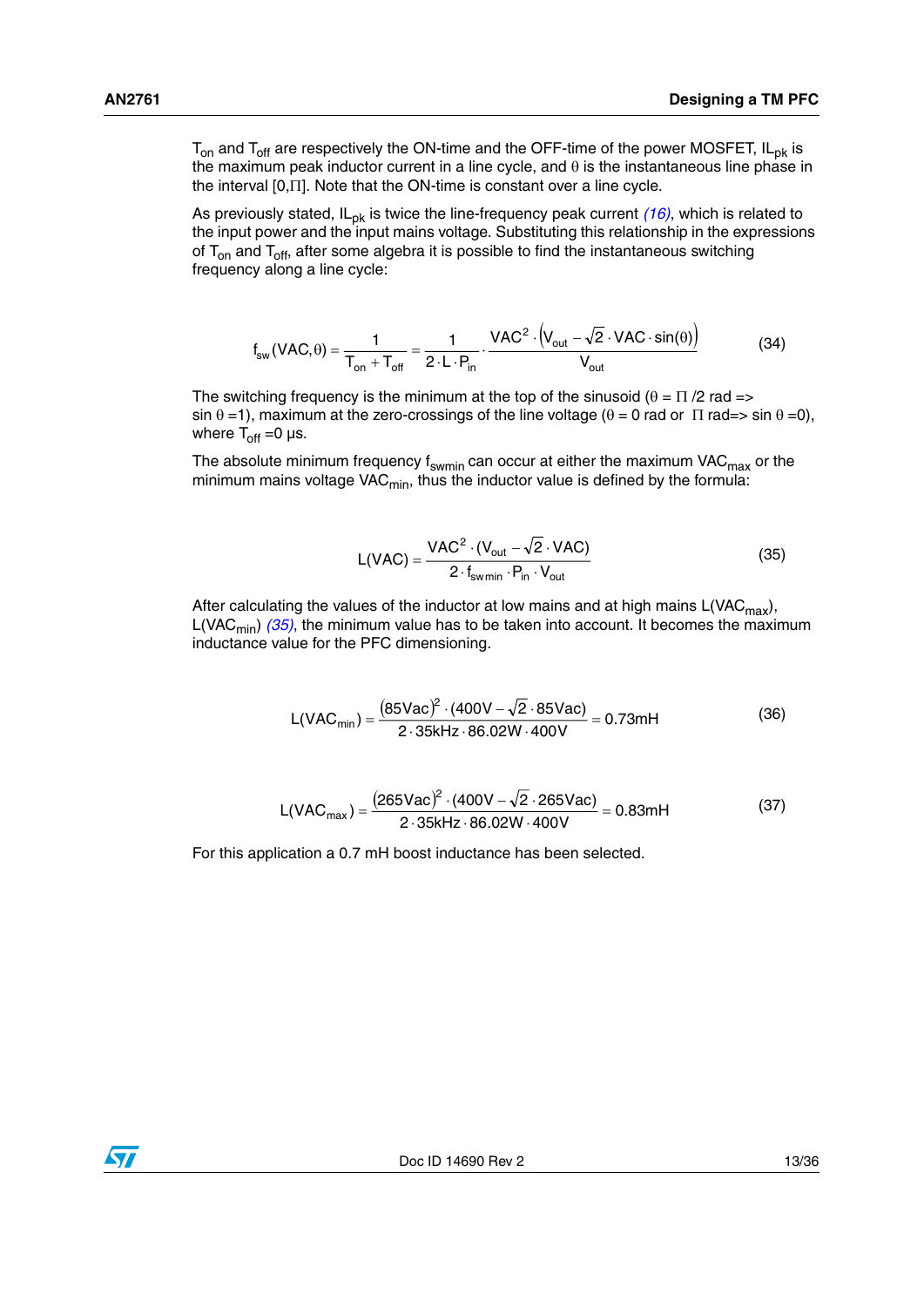

<span id="page-13-1"></span>**Figure 4. Switching frequency fixing the line voltage**

*[Figure 4](#page-13-1)* shows the switching frequency versus the  $\theta$  angle calculated with the  $(35)$ , a 0.7 mH boost inductance and fixing the line voltage at minimum and maximum values.

The minimum switching frequency can be recalculated for the selected inductance value inverting equation *(35)* as follows:

$$
f_{\text{swmin}}(\text{VAC}) = \frac{\text{VAC}^2 \cdot (V_{\text{out}} - \sqrt{2} \cdot \text{VAC})}{2 \cdot L \cdot P_{\text{in}} \cdot V_{\text{out}}}
$$
(38)

From the comparison of the f<sub>swmin</sub> (VAC<sub>min</sub>),  $f_{swmin}(VAC_{max})$  with L = 0.7 mH the actual, calculated minimum switching frequency is 37 kHz, as expected.

The core size is determined assuming a peak flux density  $Bx \approx 0.25T$  (depending on ferrite grade selected and relevant specific losses) and calculating the maximum current according to *(58)*, as a function of the maximum current sense pin clamping voltage and sense resistor value.

DC and AC copper losses and ferrite losses must also be calculated to determine the maximum temperature rise of the inductor.

### <span id="page-13-0"></span>**3.3.5 Power MOSFET selection and dissipation**

The selection of the MOSFET concerns mainly its  $R_{DS(on)}$ , which depends on the output power *(3)*, since the breakdown voltage is fixed just by the output voltage *(4)*, plus the overvoltage admitted *(7)* and a safety margin (20%). Thus, a voltage rating of 500 V (1.2 · Vout = 480 V) is selected. Using its current rating as a rule of thumb, we can select a device having  $\sim$  3 times the RMS switch current (19) but the power dissipation calculation gives the final confirmation that the selected device is the right one for the circuit also taking into account the heat sink dimensions. In this 80W TM PFC application an STP8NM50 MOSFET has been selected.

The MOSFET' s power dissipation depends on conduction, switching and capacitive losses.

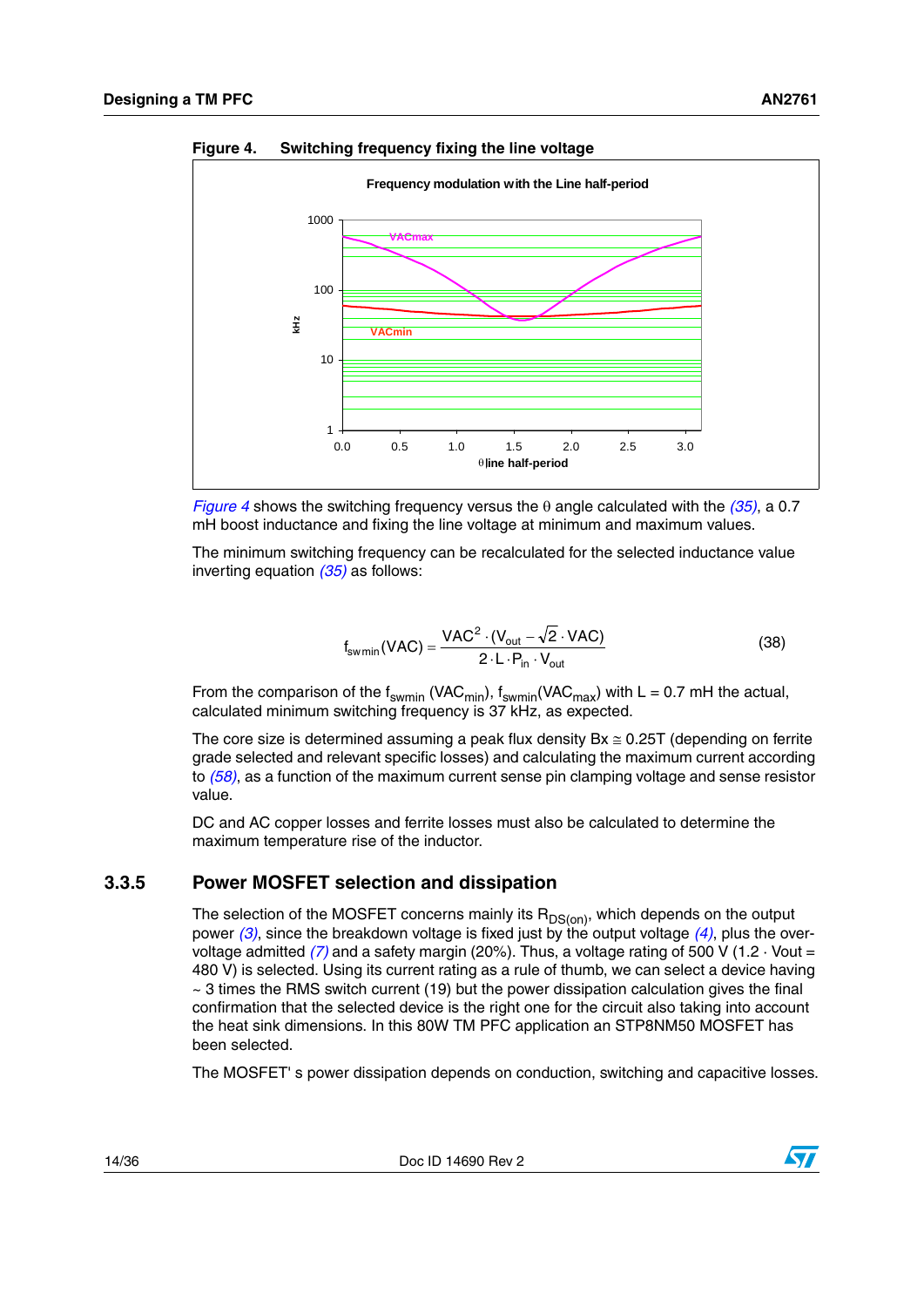The conduction losses at maximum load and minimum input voltage are calculated by:

$$
P_{\text{cond}}(\text{VAC}) = \text{RDS}_{\text{on}} \cdot (\text{ISW}_{\text{rms}}(\text{VAC}))^2 \tag{39}
$$

Because normally in the datasheets  $R_{DS(on)}$  is given at ambient temperature (25°C) to calculate correctly the conduction losses at 100 °C (typical MOSFET junction operating temperature) a factor of 1.75 to 2 should be taken into account. The exact factor can be found in the device datasheet.

Now, the conduction losses normalized to 1 $\Omega$  R<sub>DS(on)</sub> at ambient temperature as a function of Pin and VAC can be calculated, combining equations *(39)* and *(19)*:

$$
P'_{\text{cond}}(\text{VAC}) = 2 \cdot (\text{ISW}_{\text{rms}}(\text{VAC}))^2 = 2 \cdot \left(\frac{P_{\text{in}}}{\sqrt{2} \cdot \text{VAC} \cdot \text{PF}} \cdot \sqrt{2 - \frac{16}{3\pi} \cdot \frac{\sqrt{2} \cdot \text{VAC}}{V_{\text{out}}}}\right)^2 \tag{40}
$$

The switching losses in the MOSFET occur only at turnoff because of the TM operation and can be basically expressed by:

$$
P_{switch}(VAC) = V_{MOS} \cdot I_{MOS} \cdot t_{fall} \cdot f_{sw}(VAC)
$$
 (41)

*(41)* represents the crossing between the MOSFET current that decreases linearly during the fall time and the voltage on the MOSFET drain that increases. In fact during the fall time the current of the boost inductor flows into the parasitic capacitance of the MOSFET charging it. For this reason switching losses depend also on the total drain capacitance. Because switching frequency depends on the input line voltage and the phase angle on the sinusoidal waveform, it can be demonstrated that from *(41)* the switching losses per 1 µs of current fall time and 1 nF of total drain capacitance can be written as:

$$
P'_{switch}(VAC) = IL_{pk} \cdot V_{out} \cdot \frac{1}{\pi} \int_{0}^{\pi} (\sin \theta)^2 \cdot f_{sw}(VAC, \theta) \cdot d\theta
$$
 (42)

The value  $t_{fall}$  at turn-off can be found in the MOSFET datasheet.

At turn-on the losses are due to the discharge of the total drain capacitance inside the MOSFET itself.

In general, the capacitive losses are given by:

$$
P_{cap}(VAC) = \frac{1}{2} \cdot C_d \cdot V^2_{MOS} \cdot f_{sw}(VAC)
$$
 (43)

where  $C_d$  is the total drain capacitance including the MOSFET and the other parasitic capacitances such as the inductor at the drain node, and  $V_{MOS}$  is the drain voltage at MOSFET turn-on.



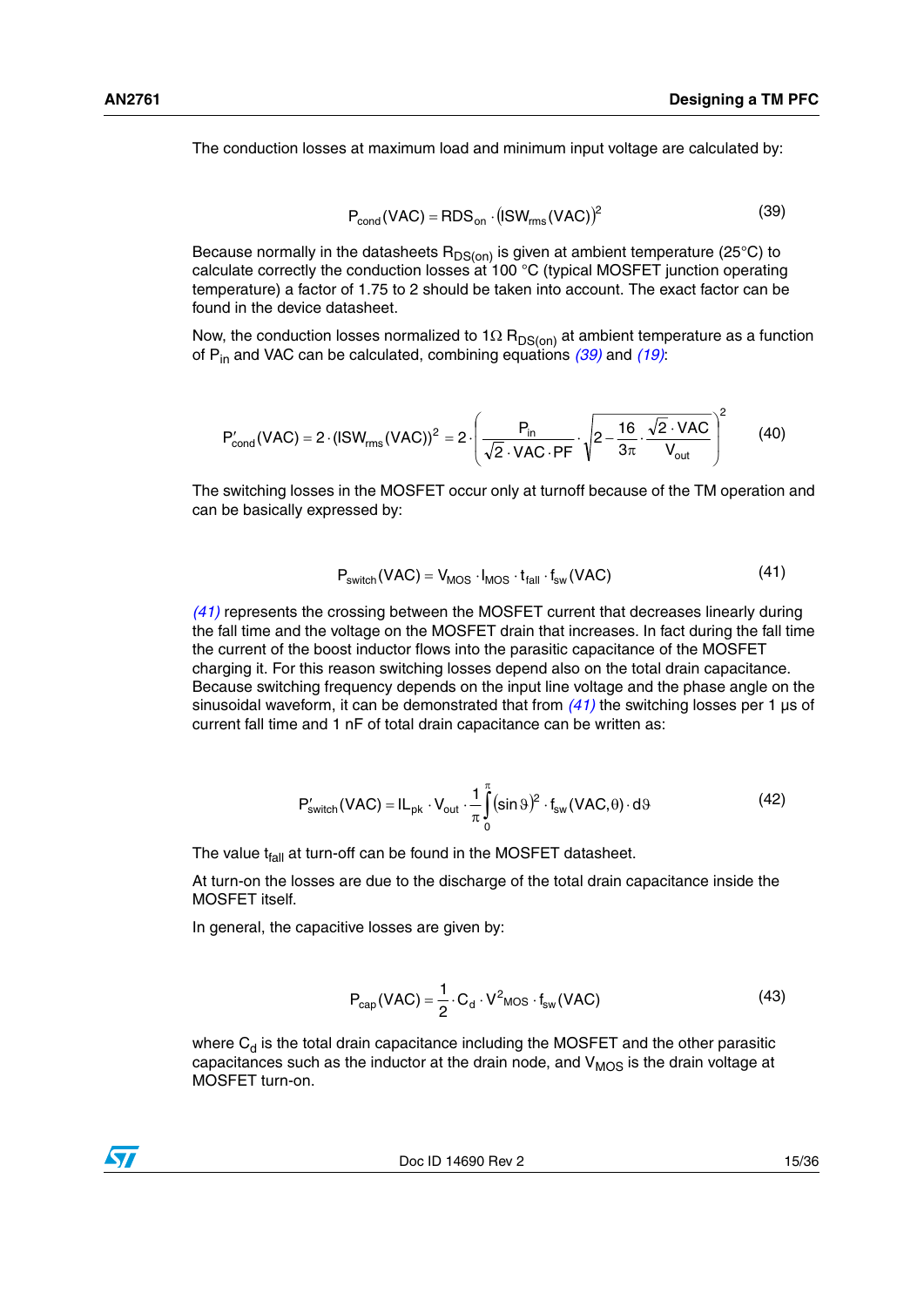Taking into account the frequency variation with the input line voltage and the phase angle similar to *(43)*, a detailed description of the capacitive losses per 1 nF of total drain capacitance can be calculated as:

$$
P'_{cap}(VAC) = \frac{1}{2} \cdot \frac{1}{\pi} \int_{\vartheta_1}^{\vartheta_2} \left(2\sqrt{2}VAC - V_{out}\right)^2 f_{sw}(VAC, \vartheta) d\vartheta
$$
 (44)

θ1 and θ2 depend on input voltage and they are defined as follows:

$$
\vartheta_1 = \arcsin\left(\frac{V_{\text{out}}}{2\sqrt{2}VAC}\right) \tag{45}
$$

<span id="page-15-1"></span>**Figure 6. Capacitive losses**

$$
\Theta_2 = \pi - \Theta_1 \tag{46}
$$

#### <span id="page-15-0"></span>**Figure 5. Transition angle versus input voltage**



The dependence on the input voltage is shown in *[Figure 5](#page-15-0)* and *[6](#page-15-1)*. On the right is represented the drain voltage waveform. The MOSFET turn-on occurs just on the valley because the inductor has depleted its energy and therefore it can resonate with the drain capacitance. The details are in the following ZCD pin description. It is clear that for an input voltage theoretically lower than half of the output voltage the resonance ideally should reach zero achieving zero-voltage operation, therefore there are no losses relevant to this edge. For input voltage corresponding to a positive value of the valley, capacitive losses are not generated. However, the MOSFET turn-on always occurs at the minimum voltage of the resonance and therefore the losses are minimized.

In practice it is possible to estimate the total switching and capacitive losses by solving the integral of the switching frequency depending on  $sin(\theta)$  on the half-line cycle.

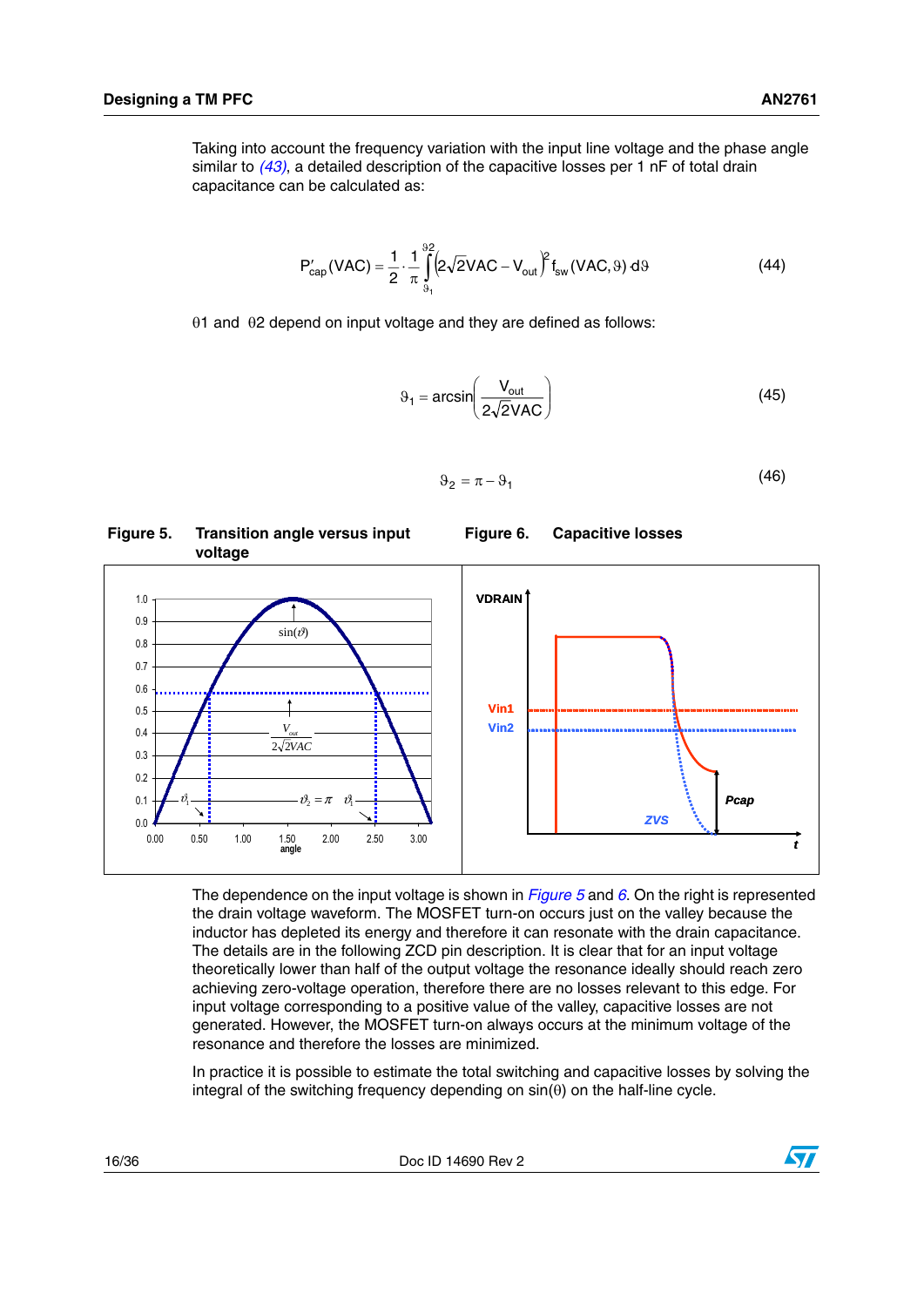The total loss function of the input mains voltage is the sum of the three previous losses, see equations *(40)*, *(42)* and *(44)* multiplied for the MOSFET parameters:

$$
P_{\text{loss}}(\text{VAC}) = \text{RDS}_{\text{on}} \cdot P_{\text{cond}}'(\text{VAC}) + \frac{t_{\text{fall}}^2}{C_d} \cdot P_{\text{sw}}'(\text{VAC}) + C_d \cdot P_{\text{cap}}'(\text{VAC}) \tag{47}
$$

*[Figure 7](#page-16-1)* shows the trend of the total losses *(47)* on the line voltage for the selected MOSFET STP8NM50. Capacitive losses are dominant at high mains voltage and the major contribution came from the conduction losses at low and medium mains voltage.

#### <span id="page-16-1"></span>**Figure 7. Conduction losses and total losses in the STP8NM50 MOSFET for the 80W TM PFC**



From *(47)* using the data relevant to the MOSFET selected, and calculating the losses at VAC<sub>min</sub> and VAC<sub>max</sub>, we observe that the maximum total losses occurs at VAC<sub>min</sub> which is 1.69 W. From this number and the maximum ambient temperature *(12)*, the total maximum thermal resistance required to keep the junction temperature below 125 °C is:

$$
R_{\text{th}} = \frac{125 \,^{\circ}\text{C} - \text{T}_{\text{ambx}}}{P_{\text{loss}}(VAC)} \qquad R_{\text{th}} = \frac{125 \,^{\circ}\text{C} - 50 \,^{\circ}\text{C}}{1.69 \, W} = 44.50 \,^{\circ}\text{C}_{\text{W}} \tag{48}
$$

If the result of equation *(48)* is lower than the junction-ambient thermal resistance given in the MOSFET datasheet for the selected device package, a heat sink must be used.

### <span id="page-16-0"></span>**3.3.6 Boost diode selection**

Following a similar criterion as that for the MOSFET, the output rectifier can also be selected. A minimum breakdown voltage of 1.2·(Vout + ΔVovp) and a current rating higher than 3·Iout *(13)* can be chosen for a rough initial selection of the rectifier. The correct choice is then confirmed by the thermal calculation. If the diode junction temperature operates



Doc ID 14690 Rev 2 17/36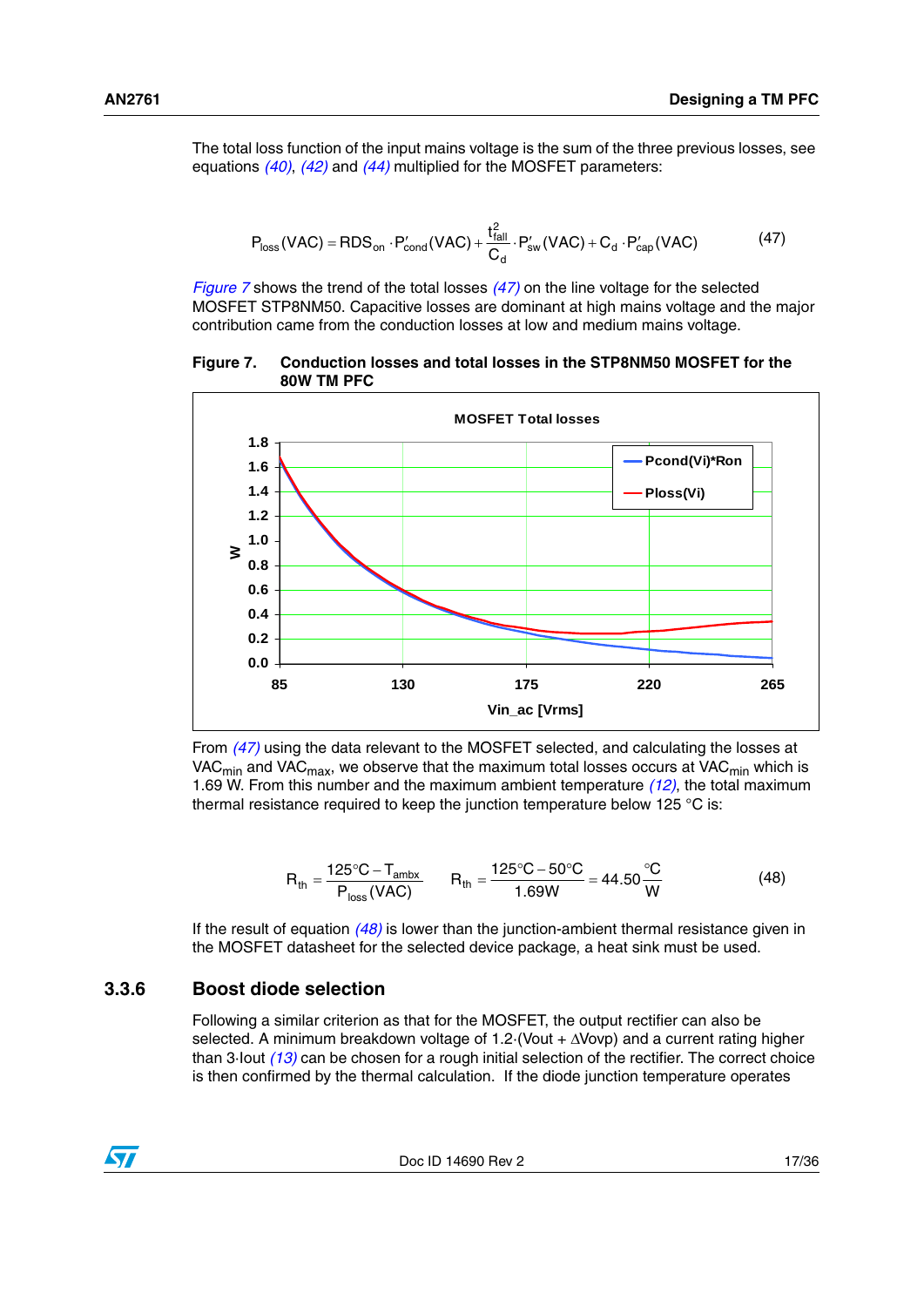within 125 °C the device has been selected correctly, otherwise a bigger device must be selected.

In this 80 W application an STTH1L06 (600 V, 1 A) has been selected.

The rectifier AVG  $(13)$  and RMS  $(20)$  current values and the parameter V<sub>th</sub> (rectifier threshold voltage) and  $R_d$  (dynamic resistance) given in the datasheet allow calculating the rectifier losses.

From the STTH1L06 datasheet, V<sub>th</sub> is 0.89 V and R<sub>d</sub> is 0.165  $\Omega$ .

$$
P_{\text{diode}} = V_{\text{th}} \cdot I_{\text{out}} + R_{\text{d}} \cdot ID^2 \text{rms} \qquad P_{\text{diode}} = 0.89V \cdot 0.2A + 0.165 \Omega \cdot (0.59A)^2 = 0.23W \tag{49}
$$

From *(12)* and *(49)* the maximum thermal resistance to keep the junction temperature below 125 °C is then:

$$
R_{\text{th}} = \frac{125\text{°C} - T_{\text{ambx}}}{P_{\text{diode}}} \quad R_{\text{th}} = \frac{125\text{°C} - 50\text{°C}}{0.23W} = 317\frac{\text{°C}}{W} \tag{50}
$$

Because the calculated  $R_{th}$  is higher than the STTH1L06 thermal resistance junctionambient, no any heat sink is needed for the rectifier.

### <span id="page-17-0"></span>**3.4 L6562A biasing circuitry**

Following the dimensioning of the power components, the biasing circuitry for the L6562A is also described. For reference, the internal schematic of the L6562A is represented below in *[Figure 8](#page-17-1)*.

For more details on the internal function, please refer to the datasheet.



<span id="page-17-1"></span>**Figure 8. L6562A internal schematic**

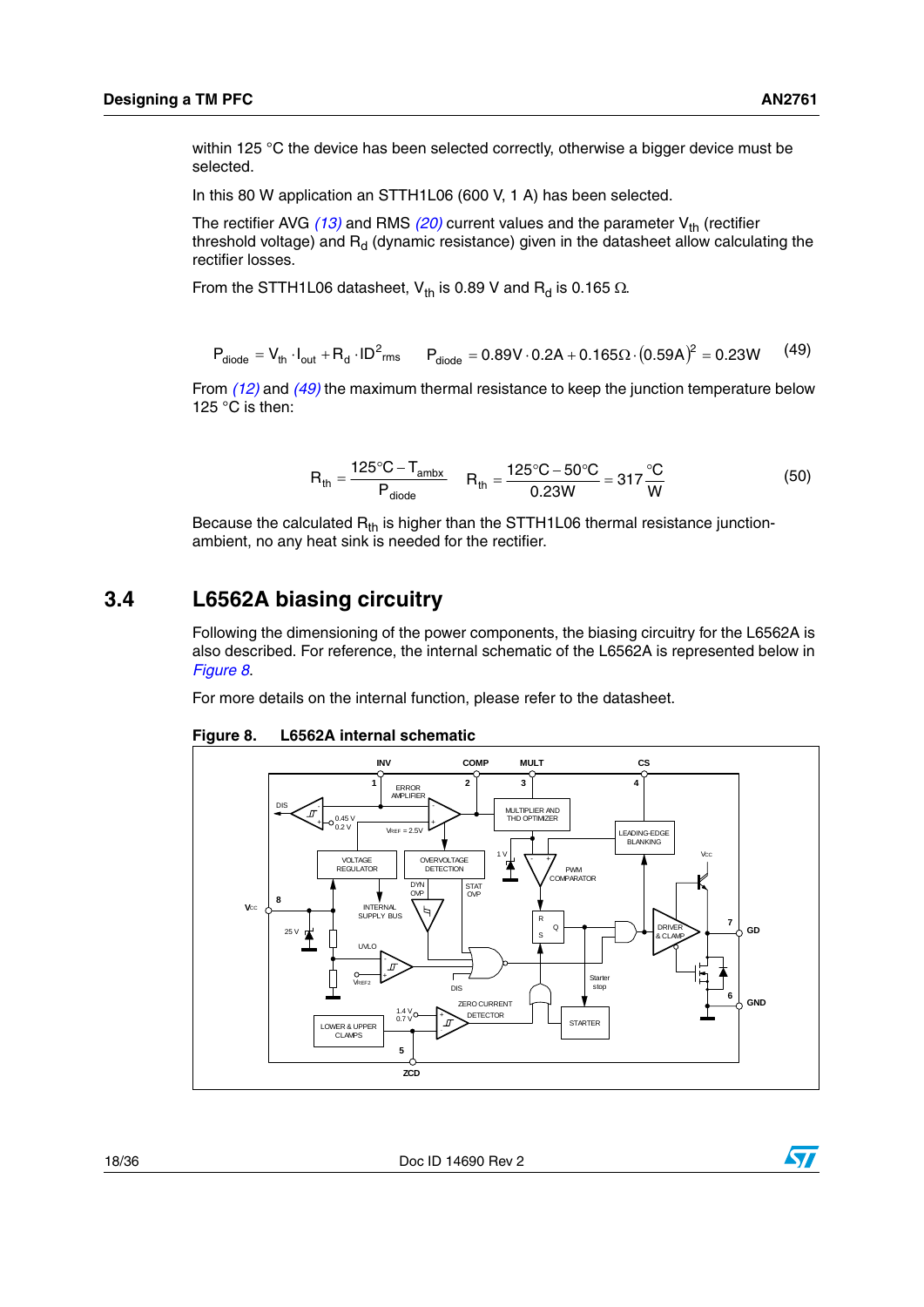Pin 1 (INV): This pin is connected both to the inverting input of the E/A and to the DIS circuitry. A resistive divider is connected between the boost regulated output voltage and this pin. The internal reference on the non-inverting input of the E/A is 2.5 V (typ), while the DIS intervention threshold is 27  $\mu$ A (typ). R<sub>outH</sub> and R<sub>outL</sub> are then selected as follows:

$$
R_{\text{outH}} = \frac{\Delta V_{\text{OVP}}}{27\mu A} \qquad R_{\text{outH}} = \frac{55V}{27\mu A} = 2.03 M\Omega \tag{51}
$$

$$
\frac{R_{\text{outH}}}{R_{\text{outL}}} = \frac{V_{\text{out}}}{2.5V} - 1 \qquad \frac{R_{\text{outH}}}{R_{\text{outL}}} = \frac{400V}{2.5V} - 1 = 159
$$
 (52)

$$
R_{\text{outL}} = \frac{R_{\text{outH}}}{159} \qquad R_{\text{outL}} = \frac{2M\Omega}{159} = 12.6k\Omega
$$
 (53)

The commercial values selected are R<sub>outH</sub> = 2 MΩ and R<sub>outL</sub> = 15 kΩ in parallel to a 82 kΩ. Please note that for  $R_{\text{outH}}$  a resistor with a suitable voltage rating (>400 V) is needed, or more resistors in series have to be used.

This pin can also be used as an ON/OFF control input if tied to GND by an open collector or open drain.

Pin 2 (COMP): This pin is the output of the E/A that is fed to one of the two inputs of the multiplier. A feedback compensation network is placed between this pin and INV (1). It has to be designed with a narrow bandwidth in order to avoid that the system rejects the output voltage ripple (100 Hz) that would bring high distortion of the input current waveform. A simple criterion to define the capacitance value is to set the bandwidth (BW) from 20 to 30 Hz. The compensation network can be just a capacitor, providing a low-frequency pole as well as a high DC gain. A more complex network, typically a type-II CRC network providing 2 poles and a zero, is more suitable for constant power loads like a downstream converter.

In case a single capacitor is used, it can be dimensioned using the following formulas:

$$
BW = \frac{1}{2\pi \cdot (R_{\text{outH}} / / R_{\text{outL}}) \cdot C_{\text{compensation}}}
$$
(54)

$$
C_{\text{Comparison}} = \frac{1}{2\pi \cdot (R_{\text{outH}} / / R_{\text{outL}}) \cdot BW}
$$
(55)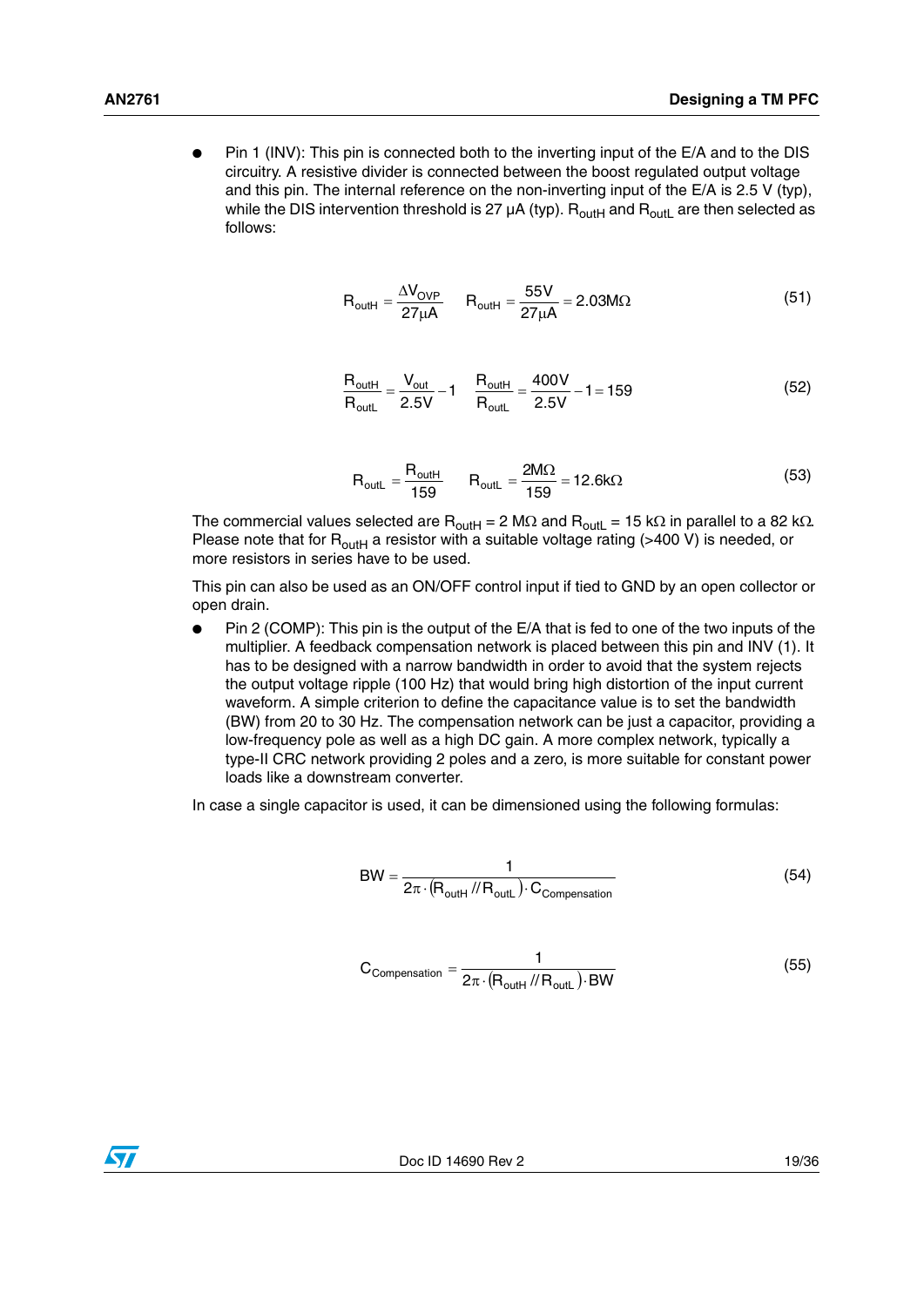<span id="page-19-0"></span>**Figure 9. Bode plot - open-loop transfer** 

For a more complex compensation network calculation please refer to [*2*], [*3*].

For this 80 W TM PFC, a CRC network providing two poles and a zero has been implemented, using the following values:

$$
C_{\text{compP}} = 150nF \t C_{\text{compS}} = 2.2\mu F \t R_{\text{compS}} = 22k\Omega \t (56)
$$

<span id="page-19-1"></span>**Figure 10. Bode plot - phase**

to which corresponds the following open-loop transfer function and its phase function.



The two Bode plot charts are in reference to the PFC operating at 265Vac and full load (*[Figure 9](#page-19-0)* and *[10](#page-19-1)*). In this condition the crossover frequency is fc = 28 Hz, the phase margin is 55°. The third harmonic distortion introduced by the E/A 100 Hz residual ripple is below 3%.

● Pin 4 (CS): The pin #4 is the inverting input of the current sense comparator. Through this pin, the L6562A senses the instantaneous inductor current, converted to a proportional voltage by an external sense resistor  $(R_s)$ . As this signal crosses the threshold set by the multiplier output, the PWM latch is reset and the power MOSFET is turned off. The MOSFET stays in OFF-state until the PWM latch is reset by the ZCD signal. The pin is equipped with 200 ns leading-edge blanking to improve noise immunity.

The sense resistor value  $(R_s)$  can be calculated as follows. For the 80 W PFC it is:

$$
R_s < \frac{Vcs_{\text{min}}}{IL_{\text{pk}}} \qquad R_s < \frac{1.0V}{2.89A} = 0.34\Omega \tag{57}
$$

where:

- ILpk is the maximum peak current in the inductor, calculated as described in *(16)*
- $Vcs<sub>min</sub> = 1.0 V$  is the minimum voltage allowed on the L6562A current sense (in the datasheet)

20/36 Doc ID 14690 Rev 2

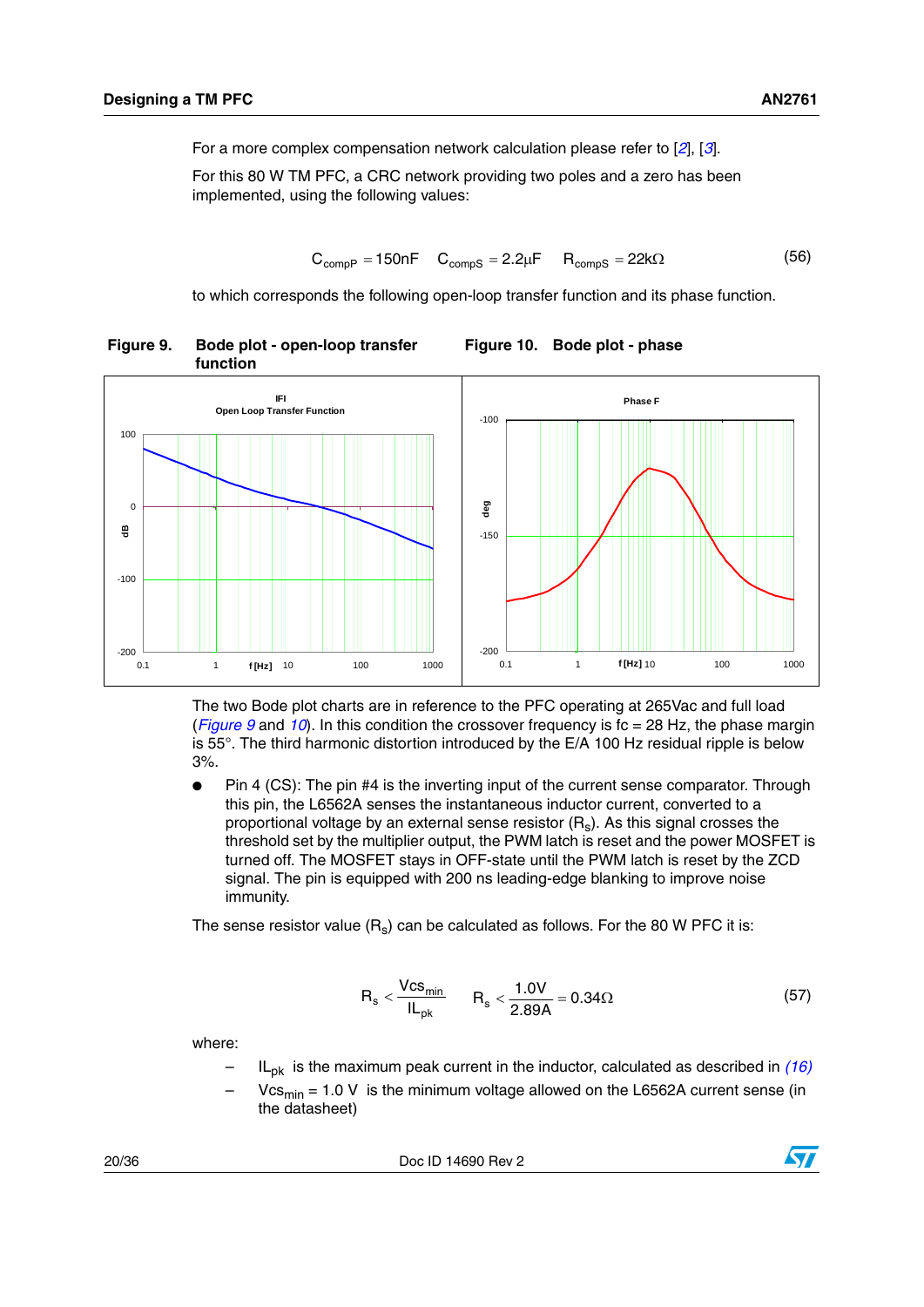Because the internal current sense clamping sets the maximum current that can flow in the inductor, the maximum peak of the inductor current is calculated considering the maximum voltage Vcs<sub>max</sub> allowed on the L6562A (in the datasheet):

$$
IL_{\text{pkx}} = \frac{Vcs_{\text{max}}}{R_s} \qquad IL_{\text{pkx}} = \frac{1.16V}{0.34\Omega} = 3.41A \tag{58}
$$

The calculated  $IL<sub>DKX</sub>$  is the limit at which the boost inductor saturates and it is used for calculating the inductor number of turns and air gap length.

The power dissipated in  $R_s$  is given by:

$$
P_s = R_s \cdot ISW_{rms}^2 \qquad P_s = 0.34 \Omega \cdot (1.01A)^2 = 0.35W \tag{59}
$$

According to the result two parallel resistors of 0.68  $\Omega$  with 0.25 W of power rating have been selected.

Pin 3 (MULT): The MULT pin is the second multiplier input. It is connected, through a resistive divider, to the rectified mains to get a sinusoidal voltage reference. The multiplier can be described by the relationship:

$$
V_{CS} = k \cdot (V_{COMP} - 2.5V) \cdot V_{MULT} \tag{60}
$$

where:

- $V_{CS}$  (multiplier output) is the reference for the current sense
- $k = 0.38$  (typ) is the multiplier gain
- $V_{\text{COMP}}$  is the voltage on pin 2 (E/A output)
- $-$  V<sub>MULT</sub> is the voltage on pin 3

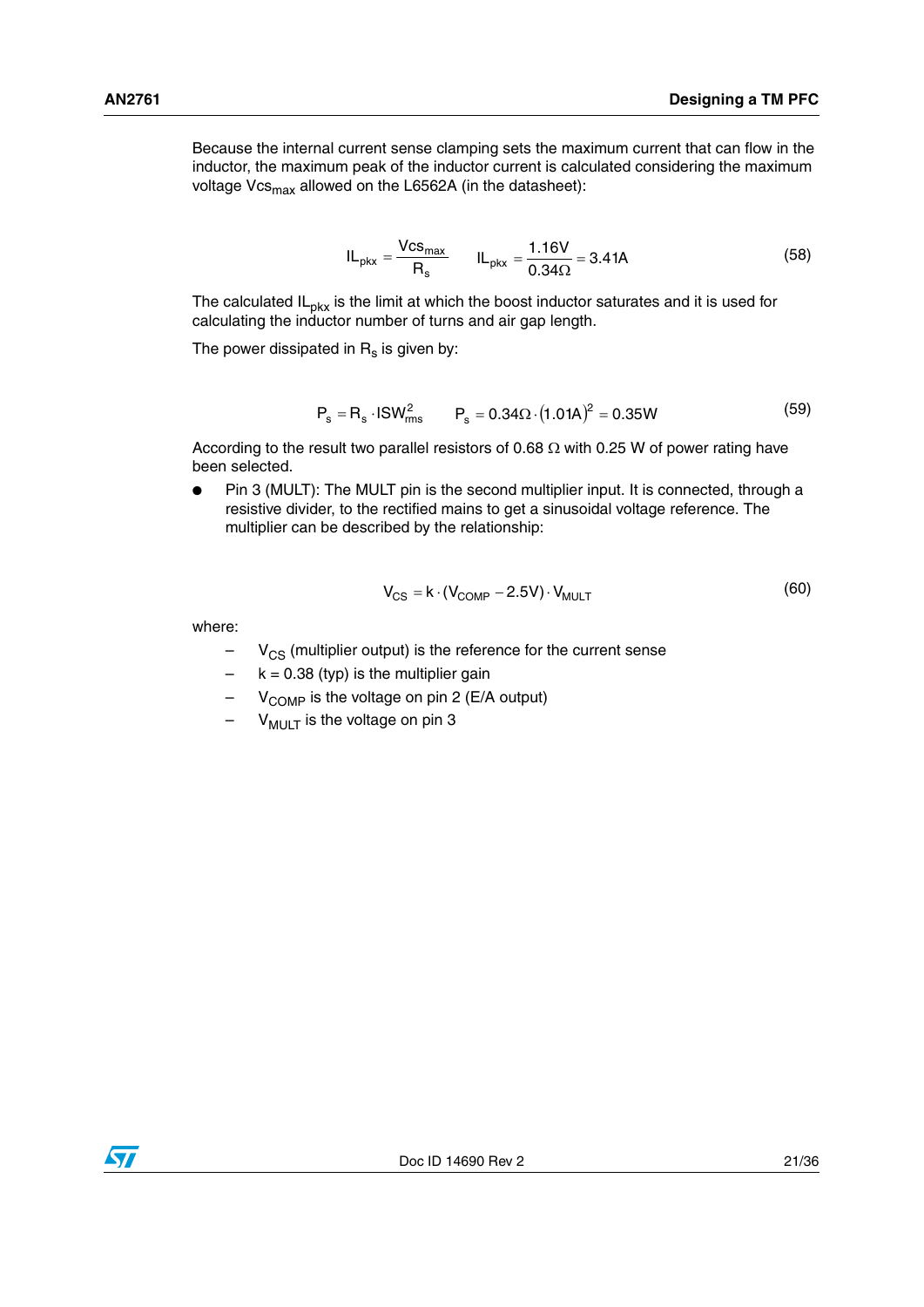

<span id="page-21-0"></span>**Figure 11. Multiplier characteristics family**



$$
\frac{dV_{CS}}{dV_{MULT}} = 1.1 \frac{V}{V}
$$
 (61)

Taking this into account, the following is the suggested procedure to properly set the operating point of the multiplier.

First, the maximum peak value for  $V_{MULT}$ ,  $V_{MULTmax}$  is selected. This value, which occurs at maximum mains voltage, should be 3 V or nearly so in wide-range mains and less in case of single mains. The sense resistor selected is  $R_s = 0.34 \Omega$  and it is described in the paragraph concerning pin 4 of this section. The maximum peak value, occurring at maximum mains voltage is:

$$
VMULT_{max} = \frac{IL_{pk} \cdot R_s}{1.1} \cdot \frac{VAC_{max}}{VAC_{min}} \qquad VMULT_{max} = \frac{2.89A \cdot 0.34\Omega}{1.1} \cdot \frac{265Vac}{85Vac} = 3.06V \qquad (62)
$$

where  $IL_{pk}$  and  $R_s$  have been already calculated, and 1.1 V/V is the multiplier maximum slope reported in the datasheet.

From *(62)* the maximum required divider ratio is calculated as:

$$
k_p = \frac{V_{MULTmax}}{\sqrt{2} \cdot VAC_{max}} = \frac{3.06V}{\sqrt{2} \cdot 265 \text{Vac}} = 8.16 \cdot 10^{-3}
$$
 (63)

22/36 Doc ID 14690 Rev 2

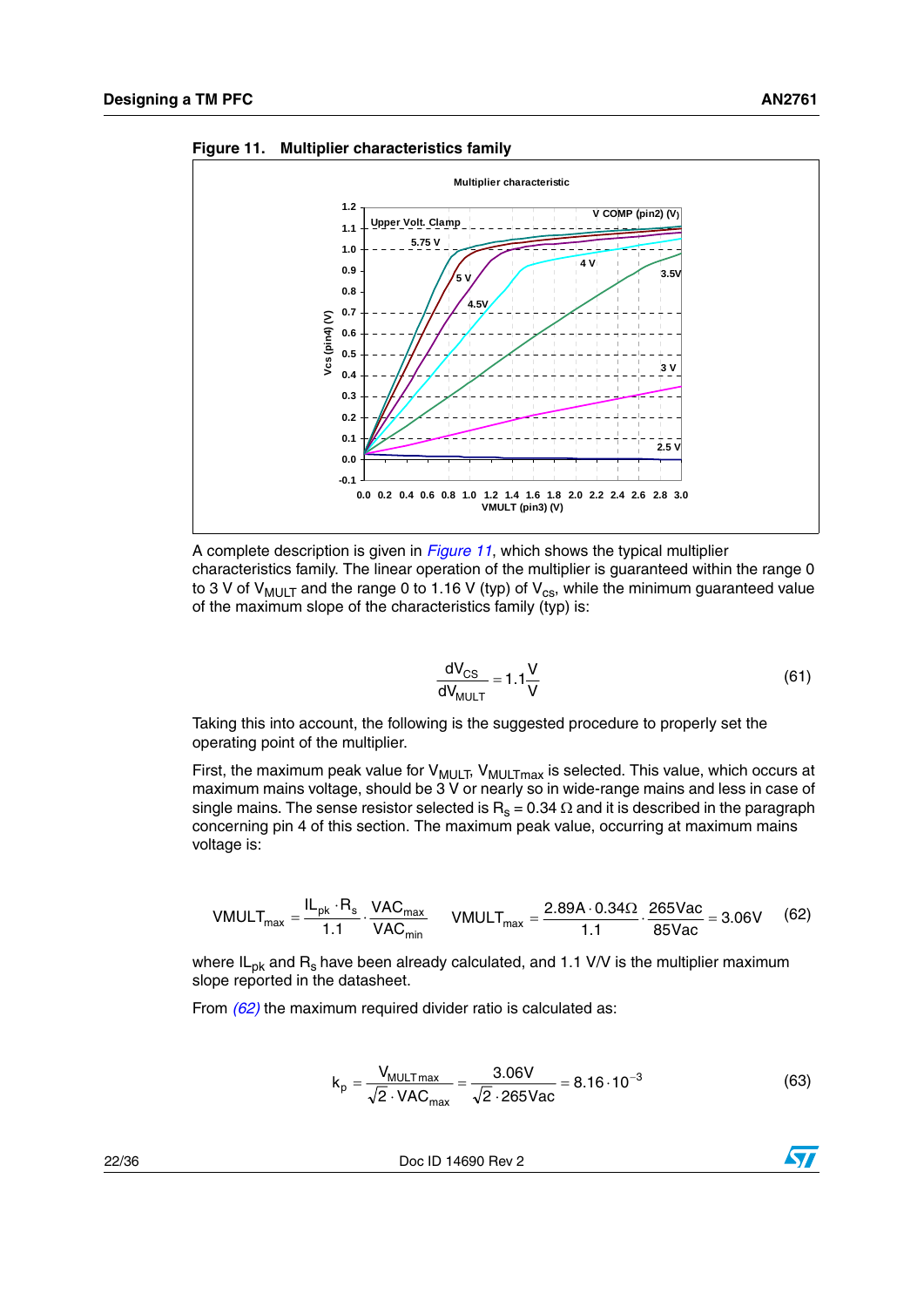Supposing a 200 µA current flowing into the multiplier divider, the lower resistor value can be calculated:

$$
R_{\text{multi}} = \frac{1 - k_{\text{p}}}{k_{\text{p}}} R_{\text{multi}} = \frac{1 - 8.16 \cdot 10^{-3}}{8.16 \cdot 10^{-3}} 15 \text{k}\Omega = 1.85 \text{M}\Omega \tag{64}
$$

In this application example  $R_{multi} = 2 M\Omega$  and  $R_{multi} = 15 k\Omega$  have been selected. Please note that for  $R_{multi}$  a resistor with a suitable voltage rating (>400 V) is needed, or more resistors in series must be used.

The voltage on the multiplier pin with the selected component values recalculated is 0.89 V at minimum line voltage and is 2.8 V at maximum line voltage. The multiplier works correctly within its linear region.

Pin 5 (ZCD): Pin #5 is the input of the zero current detector circuit. In transition mode PFC, the ZCD pin is connected, through a limiting resistor, to the auxiliary winding of the boost inductor. The ZCD circuit is negative-going edge triggered. When the voltage on the pin falls below 0.7 V, it sets the PWM latch and the MOSFET is turned on. To do so the circuit must first be armed. Prior to falling below 0.7 V, the voltage on pin 5 must experience a positive-going edge exceeding 1.4 V (due to the MOSFET's turnoff). The maximum main-to-auxiliary winding turn ratio, nmax, has to ensure that the voltage delivered to the pin during the MOSFET's OFF-time is sufficient to arm the ZCD circuit. A safe margin of 15% is added.

$$
n\max = \frac{n_{\text{primary}}}{n_{\text{auxiliary}}} = \frac{V_{\text{out}} - \sqrt{2 \cdot VAC_{\text{max}}}}{1.4V \cdot 1.15} \qquad n\max = \frac{400V - \sqrt{2} \cdot 265\text{Vac}}{1.4V \cdot 1.15} = 15.7\tag{65}
$$

If the winding is also used for supplying the IC, the above criterion may not be compatible with the Vcc voltage range. To solve this incompatibility the self-supply network shown in the schematic of *[Figure 18](#page-26-2)* can be used.

The minimum value of the limiting resistor can be found considering the maximum voltage across the auxiliary winding with a selected turn ratio = 10 and assuming 0.8 mA current through the pin.

$$
R_1 = \frac{\frac{V_{\text{out}}}{n_{\text{aux}}} - V_{\text{ZCDH}}}{0.8 \text{mA}} \qquad R_1 = \frac{\frac{400V}{10} - 5.7V}{0.8 \text{mA}} = 42.9 \text{k}\Omega \tag{66}
$$

$$
R_2 = \frac{\frac{\sqrt{2} \cdot \text{VAC}_{max}}{n_{\text{aux}}} - V_{\text{ZCDL}}}{0.8 \text{mA}} \qquad R_2 = \frac{\frac{\sqrt{2} \cdot 265 \text{Vac}}{10} - 0 \text{V}}{0.8 \text{mA}} = 46.8 \text{k}\Omega \tag{67}
$$

 $V_{ZCDH}$  = 5.7 V and  $V_{ZCDL}$  = 0 V are the upper and lower ZCD clamp voltages of the L6562A.

Considering the higher value between the two calculated,  $R_{ZCD} = 47$  k $\Omega$  has been selected as the limiting resistor.

Doc ID 14690 Rev 2 23/36

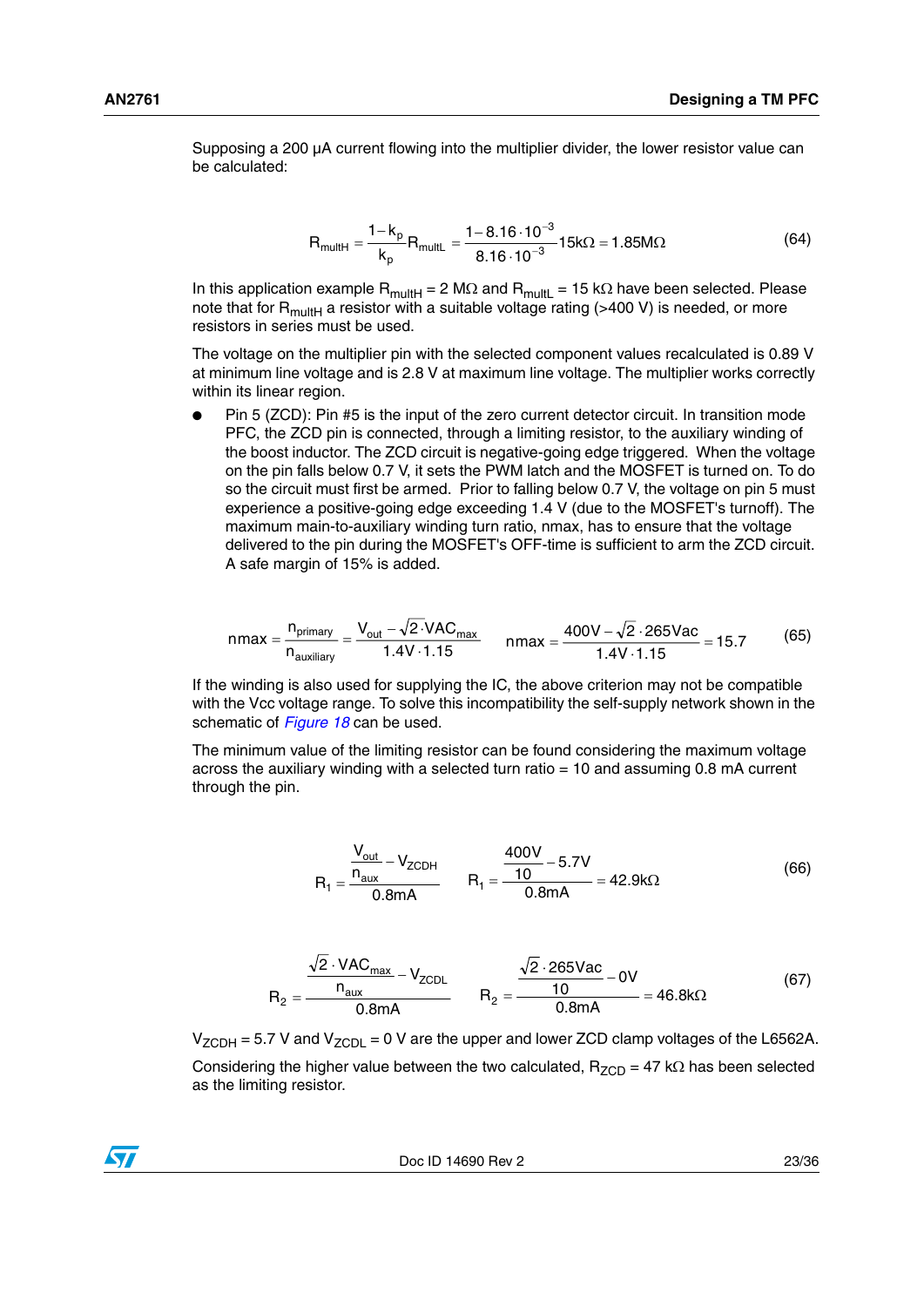

<span id="page-23-0"></span>**Figure 12. Optimum MOSFET turn-on**

The actual value can then be tuned trying to make the turn-on of the MOSFET occur just on the valley of the drain voltage (which is resonating because the boost inductor has run out of energy, (*[Figure 12](#page-23-0)*).This minimizes the power dissipation at turn-on.

- Pin 6 (GND): This pin acts as the current return both for the signal internal circuitry and for the gate drive current. When laying out the printed circuit board, these two paths should run separately.
- Pin 7 (GD) is the output of the driver. The pin is able to drive an external MOSFET with 600 mA source and 800 mA sink capability. The high-level voltage of this pin is clamped at about 12 V to avoid excessive gate voltages in case the pin is supplied with a high Vcc. To avoid undesired switch-on of the external MOSFET because of some leakage current when the supply of the L6562A is below the UVLO threshold, an internal pulldown circuit holds the pin low. The circuit guarantees 1.1 V maximum on the pin (at  $I_{sink}$  = 2 mA), with Vcc > Vcc\_ON. This allows omitting the "bleeder" resistor connected between the gate and the source of the external MOSFET used for this purpose.
- Pin 8 (Vcc) is the supply of the device. This pin is externally connected to the startup circuit (usually, one resistor connected to the rectified mains) and to the self-supply circuit. Whatever the configuration of the self-supply system, a capacitor is connected between this pin and ground. To start the L6562A, the voltage must exceed the startup threshold (12.5 V typ). Below this value the device does not work and consumes less than 30 µA (typ) from Vcc. This allows the use of high value startup resistors (in the hundreds kΩ), which reduces power consumption and optimizes system efficiency at low load, especially in wide-range mains applications. When operating, the current consumption (of the device only, not considering the gate drive current) rises to a value depending on the operating conditions but never exceeding 3.75 mA. The device keeps on working as long as the supply voltage is over the UVLO threshold (10.5 V max). If the Vcc voltage exceeds 25 V, an internal clamping circuitry, is activated in order to clamp the voltage. Please remember that during normal operation the internal clamp does not have to limit the voltage, in which case the power consumption of the device increases considerably and its junction temperature also increases. The suggested operating condition for safe operation of the device is powering the L6562A with a Vcc below the minimum calmping voltage of pin 8.

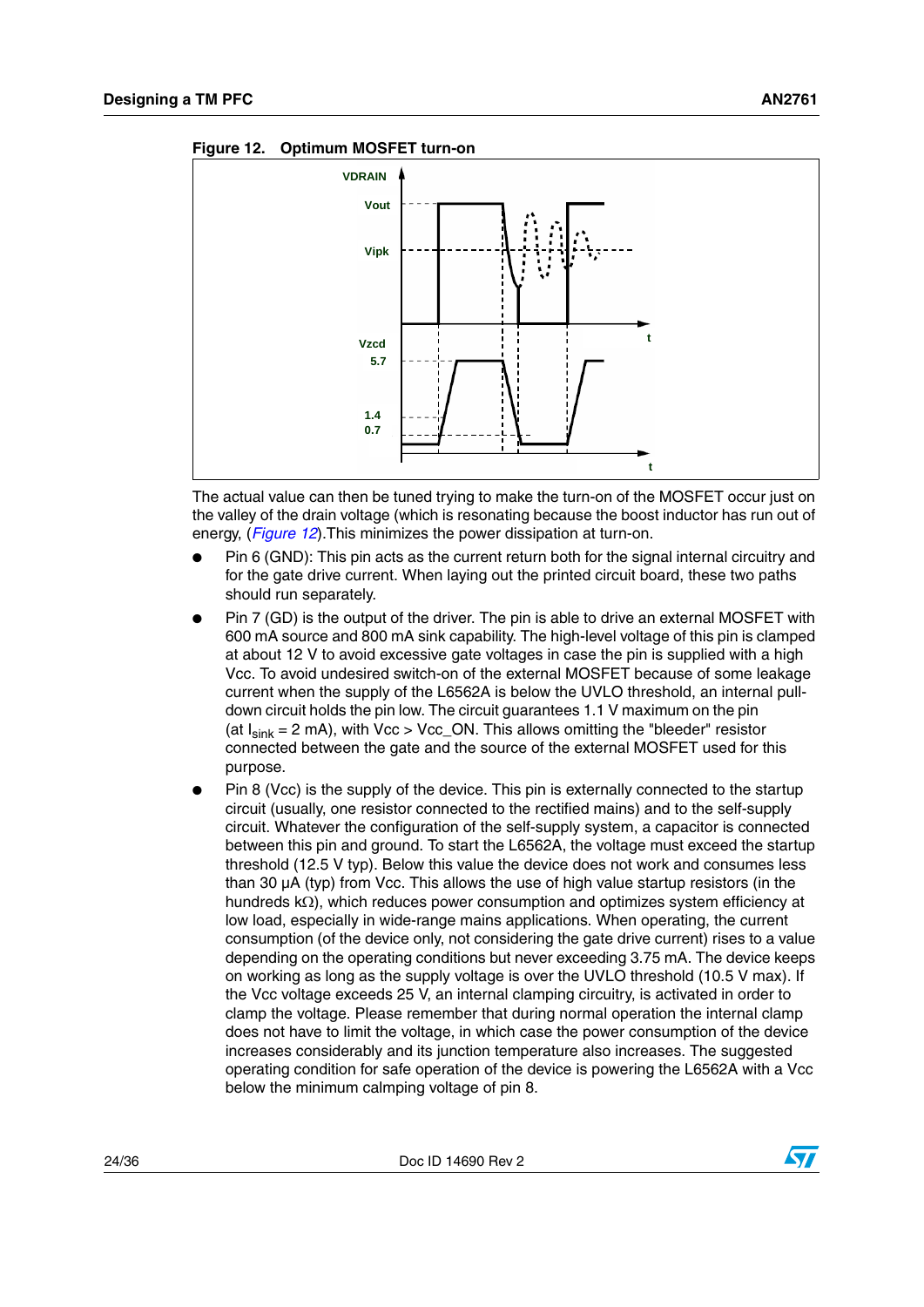### <span id="page-24-0"></span>**4 Design example using the L6562A-TM PFC Excel spreadsheet**

An Excel spreadsheet has been developed to allow a quick and easy design of a boost PFC preregulator using the STM L6562A controller, operating in transition mode.

*[Figure 13](#page-24-1)* shows the first sheet already precompiled with the input design data used in *[Section 3: Designing a TM PFC](#page-6-0)*.

| <b>Parameter</b>                    | <b>Name</b>    | <b>Value</b>    | Unit [1]      |
|-------------------------------------|----------------|-----------------|---------------|
| Mains Voltage Range                 | VacMin         | 85              | <b>VACrms</b> |
| Mains Voltage Range                 | VacMax         | 265             | <b>VACrms</b> |
| Min.Mains Frequency                 | fl             | 47              | Hz            |
| <b>Regulated Output Voltage</b>     | Vout           | 400             | Vdc           |
| <b>Rated Output Power</b>           | Pout           | 80              | W             |
| Max. Output Low Frequency Ripple    | $\Delta$ Vout  | 20              | Vpk-pk        |
| Max. Output Overvoltage             | <b>AOVP</b>    | 55              | Vdc           |
| <b>Holdup Capability</b>            | <b>Thold</b>   | 10 <sup>°</sup> | ms            |
| Min. Output Voltage after Line drop | <b>VoutMin</b> | 300             | Vdc           |
| Min. Switching Frequency:           | fmin           | 35              | kHz           |
| <b>Expected Efficiency</b>          | $\eta$         | 93              | %             |
| <b>Expected Power Factor</b>        | PF             | 0.99            | ---           |
| <b>Maximum Ambient Temperature</b>  | Tambx          | 50              | С             |

<span id="page-24-1"></span>**Figure 13. Excel spreadsheet design specification input table**

### <span id="page-24-2"></span>**Figure 14. Other design data**

| <b>Parameter</b>                     | <b>Name</b> | <b>Value</b> | init i |
|--------------------------------------|-------------|--------------|--------|
| <b>Maximum Magnetic Flux Density</b> | Bx          | 0.25         |        |
| Ripple VoltageCoefficient            |             | 0.2          | ---    |

The tool is able to generate a complete part list of the PFC schematic represented in *[Figure 15](#page-25-0)*, including the power dissipation calculation of the main components.

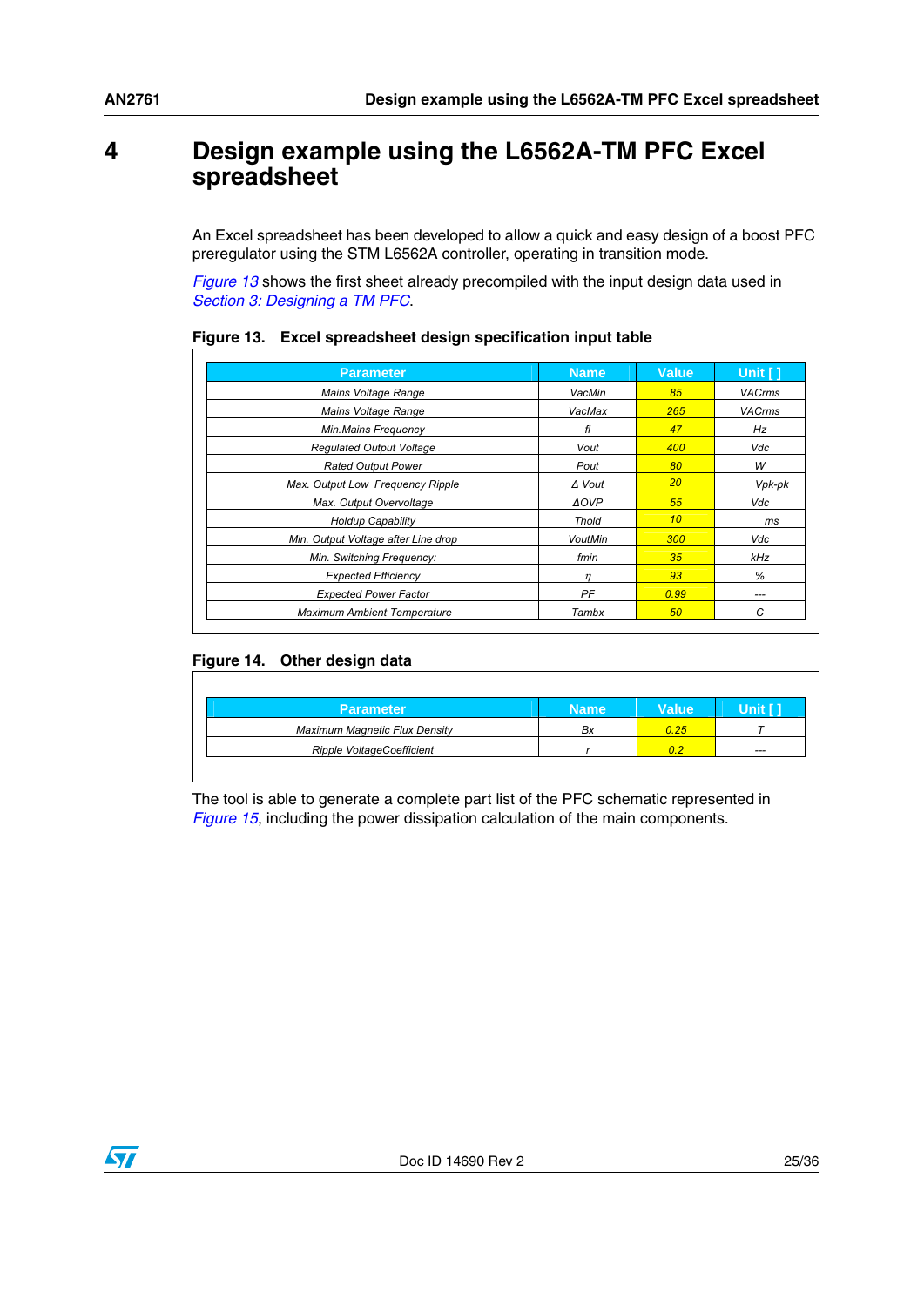$\sqrt{2}$ 



<span id="page-25-0"></span>**Figure 15. Excel spreadsheet TM PFC schematic**

The bill of material in *[Figure 16](#page-25-1)* is automatically compiled by the Excel spreadsheet. It summarizes all selected components and some salient data.

|                                  | 80W TM PFC BASED ON L6562A |                                 |                   |
|----------------------------------|----------------------------|---------------------------------|-------------------|
|                                  | <b>BILL OF MATERIAL</b>    |                                 |                   |
|                                  |                            | <b>Selected</b><br><b>Value</b> | <b>Unit</b><br>H. |
| <b>BRIDGE RECTIFIER</b>          | <b>W08</b>                 |                                 |                   |
| <b>MOSFET P/N</b>                | STP8NM50                   |                                 |                   |
| <b>DIODE P/N</b>                 | STTH1L06                   |                                 |                   |
| <b>Inductor</b>                  | Lx                         | 0.70                            | mH                |
| <b>Max peak Inductor current</b> | <b>Ilpkx</b>               | 3.41                            | A                 |
| <b>Sense resistor</b>            | <b>Rsx</b>                 | 0.34                            | Ω                 |
| <b>Power dissipation</b>         | P <sub>S</sub>             | 0.35                            | W                 |
| <b>INPUT Capacitor</b>           | Cin                        | 0.22                            | $\mu$ F           |
| <b>OUTPUT Capacitor</b>          | <b>Cout</b>                | 47                              | $\mu$ F           |
| <b>MULT Divider</b>              | <b>Rmult L</b>             | $\overline{15}$                 | $k\Omega$         |
|                                  | <b>Rmult H</b>             | 2000                            | $k\Omega$         |
| <b>ZCD Resistor</b>              | <b>Rzcd</b>                | 47                              | $k\Omega$         |
| <b>Feedback Divider</b>          | <b>RoutH</b>               | 2000                            | $k\Omega$         |
|                                  | <b>RoutL</b>               | 12.68                           | $k\Omega$         |
| <b>Comp Network</b>              | <b>CcompP</b>              | 150                             | nF                |
|                                  | <b>CcompS</b>              | 2200<br>22                      | nF<br>$k\Omega$   |
|                                  | <b>RcompS</b>              |                                 |                   |
| <b>IC Controller</b>             | L6562A                     |                                 |                   |

<span id="page-25-1"></span>**Figure 16. Excel spreadsheet BOM - 80 W TM PFC based on L6562A**

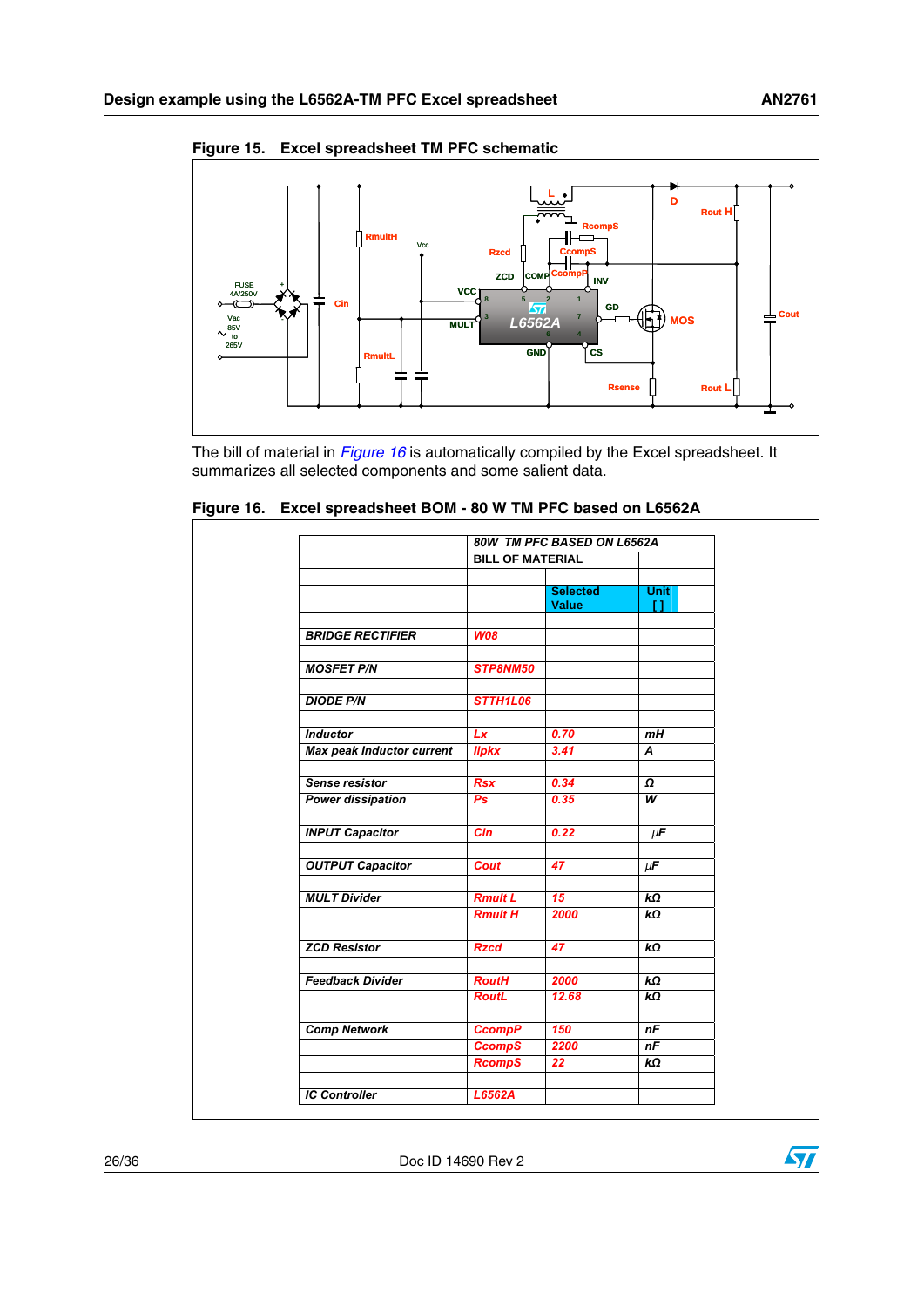## <span id="page-26-0"></span>**5 EVL6562A-TM-80W demonstration board**

<span id="page-26-1"></span>

**Figure 17. EVL6562A-TM-80W demonstration board**

<span id="page-26-2"></span>



*[Figure 18](#page-26-2)* shows the schematic of an application board. It has been dimensioned using the Excel tool presented in *[Section 4](#page-24-0)*.

The board implements a power factor correction (PFC) preregulator delivering 80 W continuous power, on a regulated 400 V rail from a wide-range mains voltage and providing

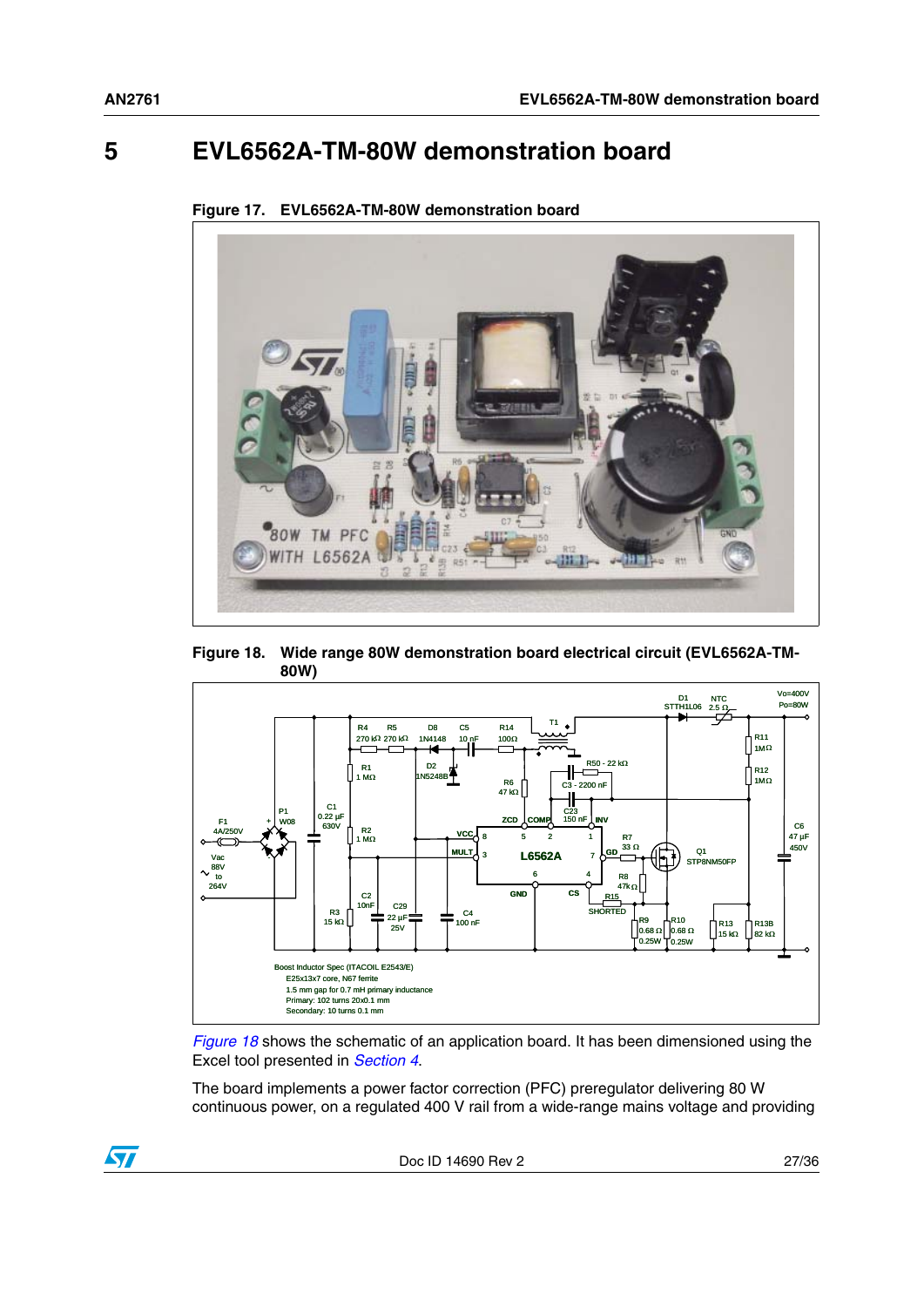for the reduction of the mains harmonics, which complies with the European norm EN61000-3-2 or the Japanese norm JEIDA-MITI. This rail is the input for the cascaded isolated DC-DC converter provides the output rails required by the load. The board has been designed to allow full-load operation in still air.

The power stage of the PFC is a conventional boost converter, connected to the output of the rectifier bridge D2. It includes the coil T1, the diode D1 and the capacitor C6. The boost switch is represented by the power MOSFET Q1. The NTC limits the inrush current at plugin. It has been connected on the DC rail, in series to the output electrolytic capacitor, in order to improve the efficiency during low line operation because the rectifier RMS current is significantly lower than the AC input current at minimum input voltage and maximum load. Even in this position the NTC limits the surge current due to the output electrolytic capacitor as well.

At startup the L6562A is powered by the Vcc capacitor C29 that is charged via the resistors R4 and R5. Then the T1 secondary winding and the charge pump circuit (R14, C5, D2 and D8) generate the Vcc voltage powering the L6562A during normal operations. The divider composed of R1 + R2 and R3 provides the L6562A multiplier with the information of the instantaneous voltage that is used to modulate the boost current. The divider composed of R11 + R12 and R13A in parallel with R13B is dedicated to sense the output voltage.

The board is not equipped with an input EMI filter. The filter must be added in the final application circuit by the user.

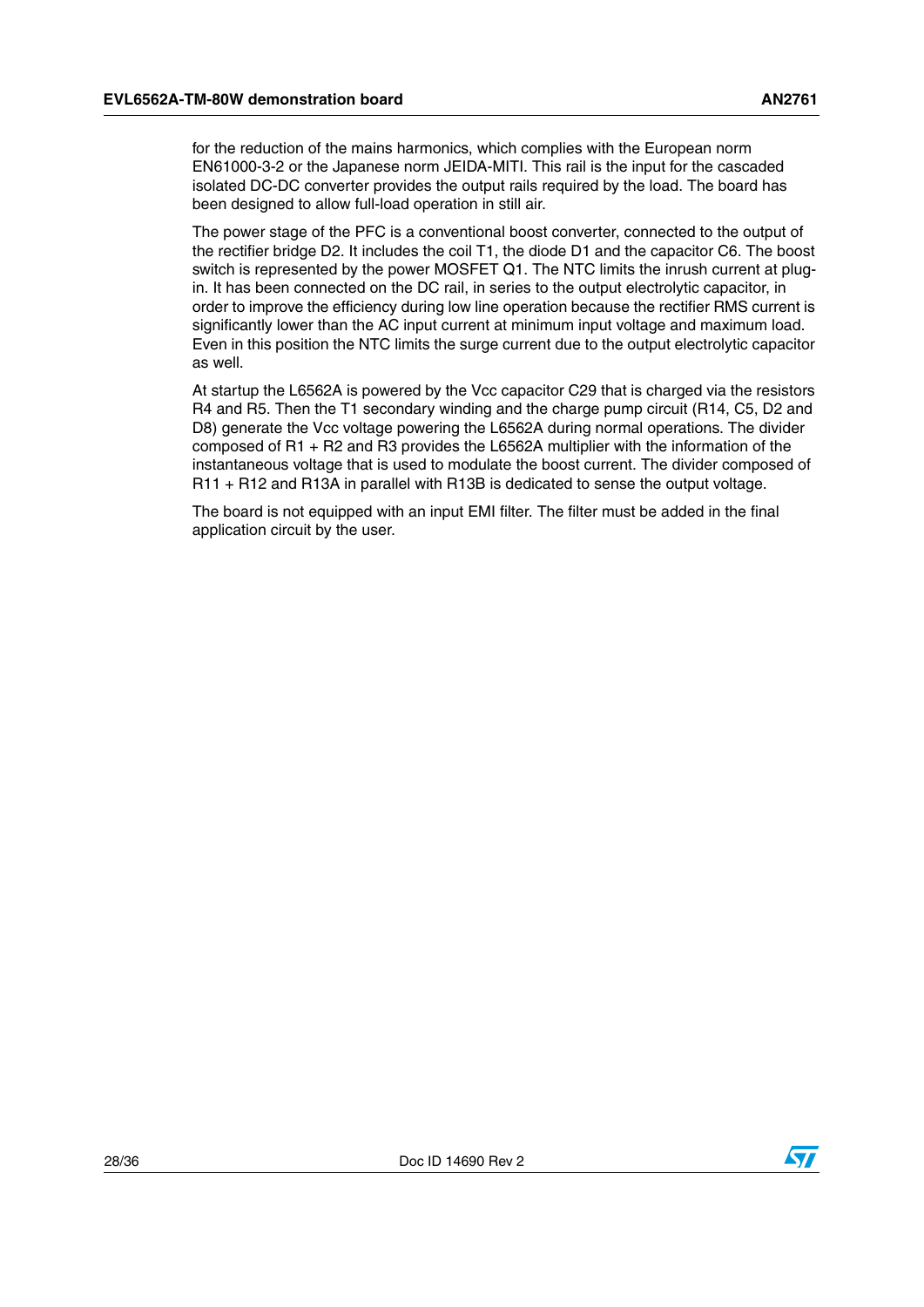<span id="page-28-2"></span>**JEIDA-MITI standard**

## <span id="page-28-0"></span>**6 Test results and significant waveforms**

One of the main purposes of a PFC preconditioner is the correction of input current distortion, decreasing the harmonic contents below the limits of the relevant regulations. Therefore, this demonstration board has been tested according to the European standard EN61000-3-2 Class-D and Japanese standard JEIDA-MITI Class-D, at full load at both nominal input voltage mains.

As shown in the following *[Figure 19](#page-28-1)* and *[20](#page-28-2)*, the circuit is able to reduce the harmonics well below the limits of both regulations from full load down to light load. Please note that all measures and waveforms have been done using a Pi-filter for filtering the noise coming from the circuit, using a 25 mH common mode choke and two 220NF-X2 filter capacitors.

<span id="page-28-1"></span>



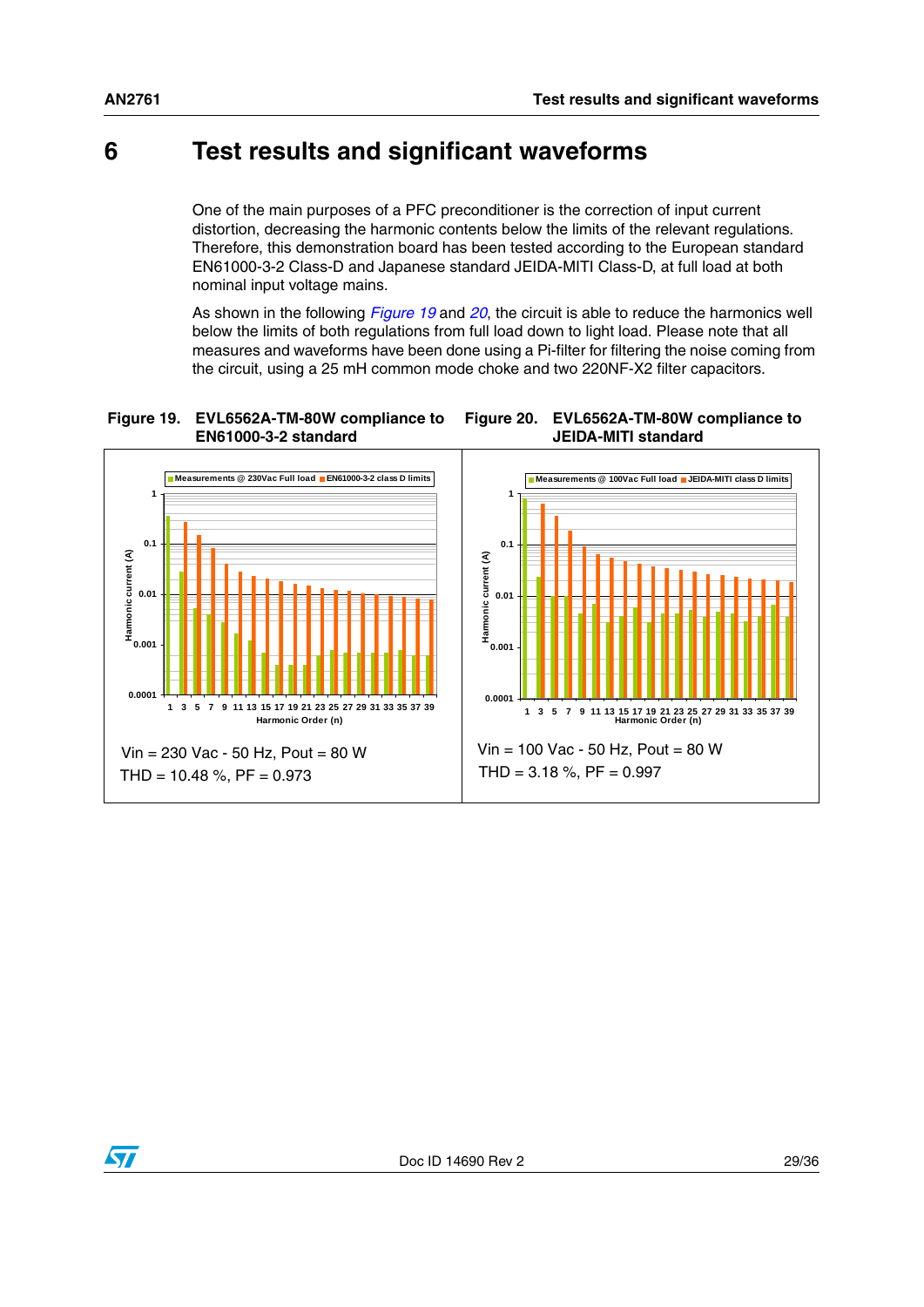<span id="page-29-1"></span><span id="page-29-0"></span>

The power factor (PF) and the total harmonic distortion (THD) have been measured and are illustrated in *[Figure 21](#page-29-0)* and *[22](#page-29-1)*. As shown, the PF measured at full load and half load remains close to unity throughout the input voltage mains range while, when the circuit is delivering 20 W, it decreases at high mains range. THD is low, remaining within 16% at maximum input voltage.

<span id="page-29-2"></span>

<span id="page-29-3"></span>



The efficiency is very good at all load and line conditions. At full load it is always significantly higher than 90%, making this design suitable for high-efficiency power supplies.

The measured output voltage variation at different line and load conditions is illustrated in *[Figure 24](#page-29-3)*. As shown, the voltage is perfectly stable over the entire input voltage range. Just at 265Vac and light load, there are negligible deviations of 1 V due to the intervention of the burst mode function.

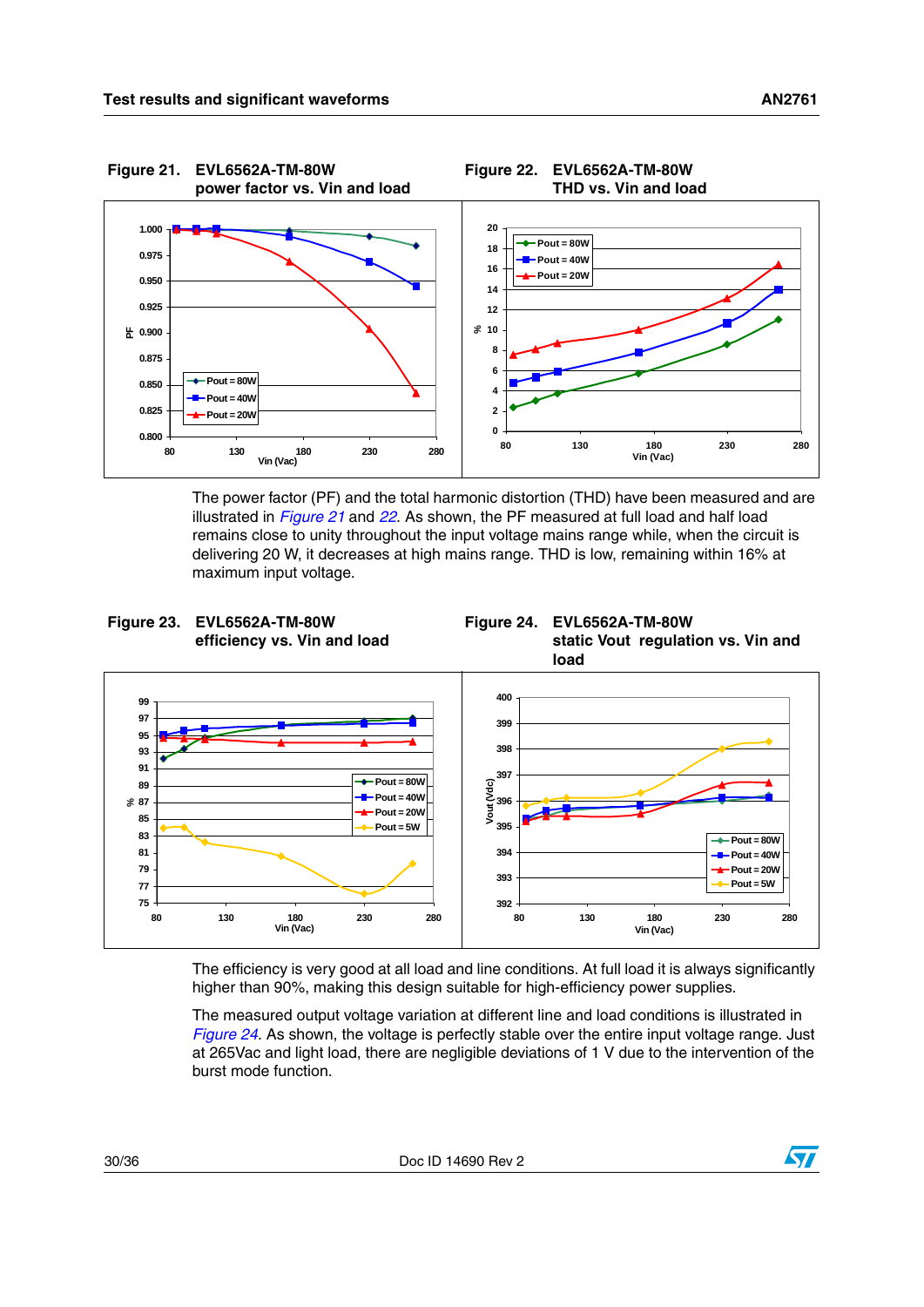<span id="page-30-1"></span>For user reference, waveforms of the input current and voltage at the nominal input voltage mains and different load conditions are shown in *[Figure 25](#page-30-0)* through *[Figure 30](#page-31-1)*.

<span id="page-30-0"></span>



<span id="page-30-3"></span><span id="page-30-2"></span>**Figure 27. EVL6562A-TM-80W input current at Figure 28. EVL6562A-TM-80W input current at 100 V-50 Hz - 40 W load 230 V-50 Hz - 40 W load**



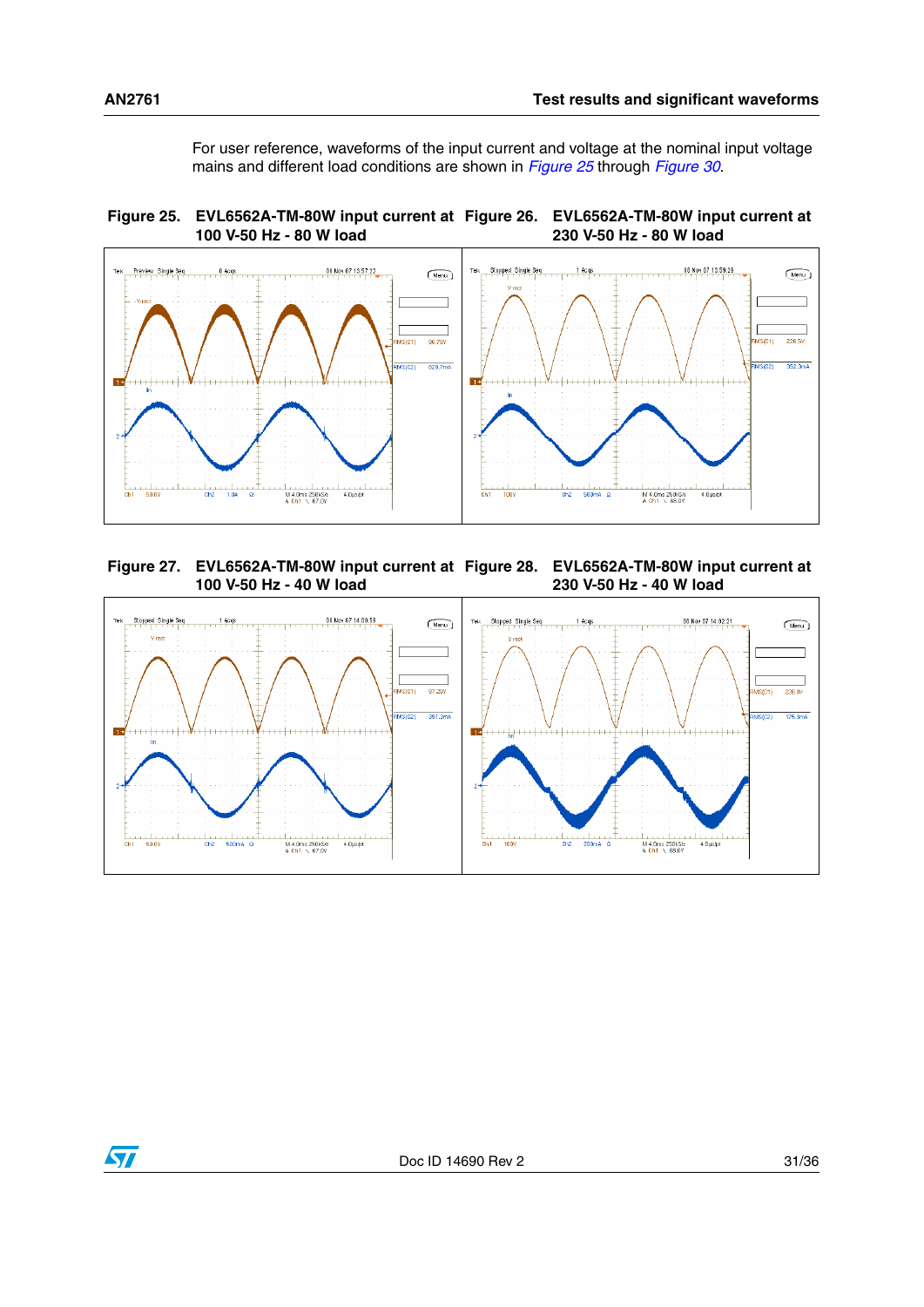<span id="page-31-1"></span><span id="page-31-0"></span>**Figure 29. EVL6562A-TM-80W input current at 100 V-50 Hz - 20 W load Figure 30. EVL6562A-TM-80W input current at 230 V-50 Hz - 20 W load**



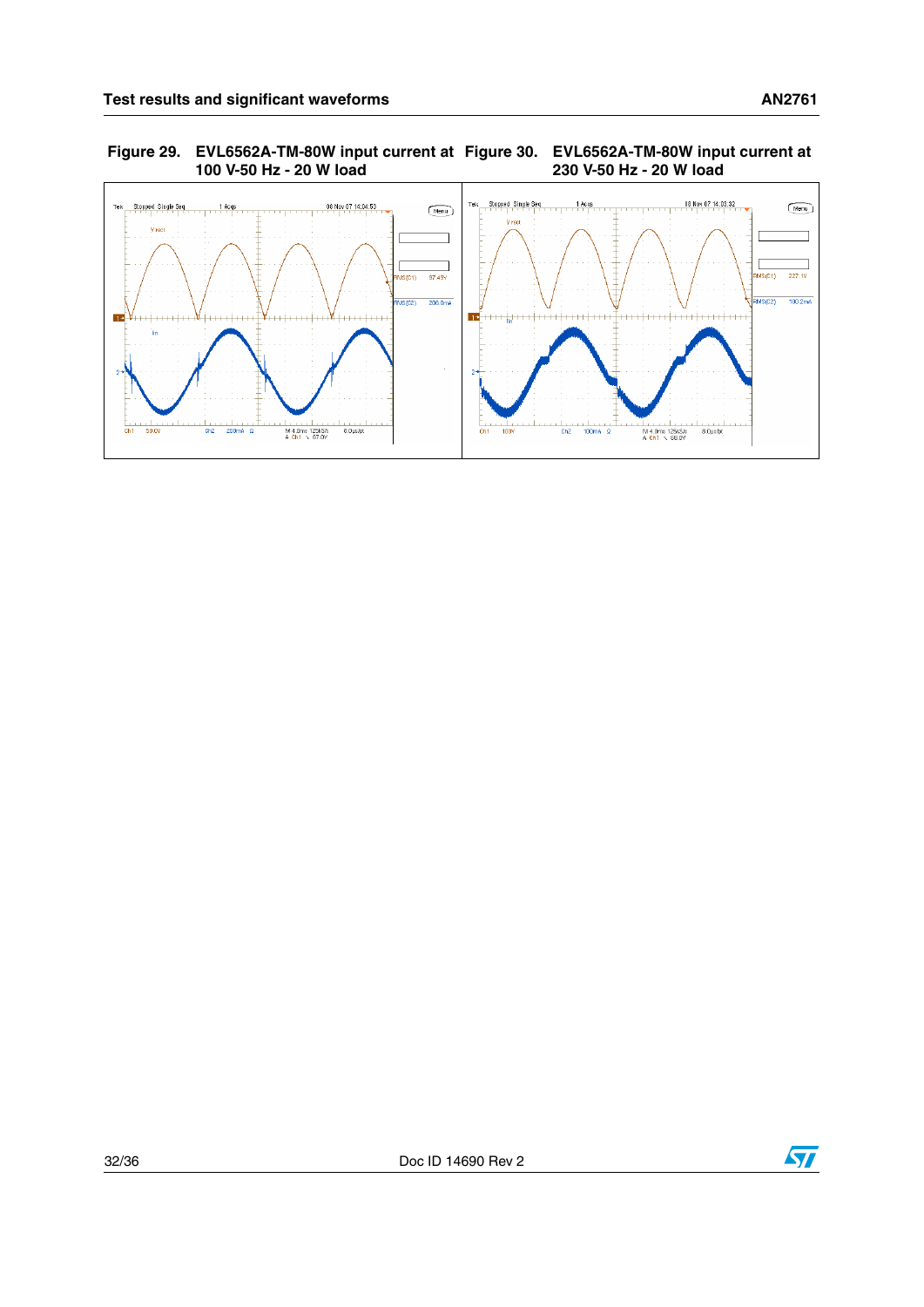## <span id="page-32-0"></span>**7 L6562A layout hints**

The layout of any converter is a very important phase in the design process that sometimes does not get enough attention from the engineers. Even if it the layout phase sometimes looks time-consuming, a good layout does indeed save time during the functional debugging and the qualification phases. Additionally, a power supply circuit with a correct layout needs smaller EMI filters or less filter stages and which allows consistent cost savings.

The L6562A does not need any special attention to the layout, simply the general layout rules for any power converter must be carefully applied. Basic rules are listed below which can be used for other PFC circuits at any power level, working either in TM or with an FOTcontrol mode.

- 1. Keep power and signal RTNs separated. Connect the return pins of components carrying high currents such as input capacitors, sense resistors, or output capacitors as close as possible. This point is the RTN star point. A downstream converter or ballast must be connected to this return point.
- 2. Minimize the length of the traces relevant to the boost inductor, boost rectifier, and output capacitor.
- 3. Keep signal components as close as possible to L6562A pins. Specifically, keep the tracks relevant to pin #1 (INV) net as short as possible. Components and traces relevant to the error amplifier have to be placed far from traces and connections carrying signals with high dv/dt like the MOSFET drain.
- 4. Connect heat sinks to power GND.
- 5. Place an external copper shield around the boost inductor and connect it to power GND.
- 6. Please connect the RTN of signal components including the feedback and MULT dividers close to the L6562A pin #6 (GND).
- 7. Connect a ceramic capacitor (100÷470 nF) to pin #8 (Vcc) and to pin #6 (GND), close to the L6562A. Connect this point to the RTN start point 1.

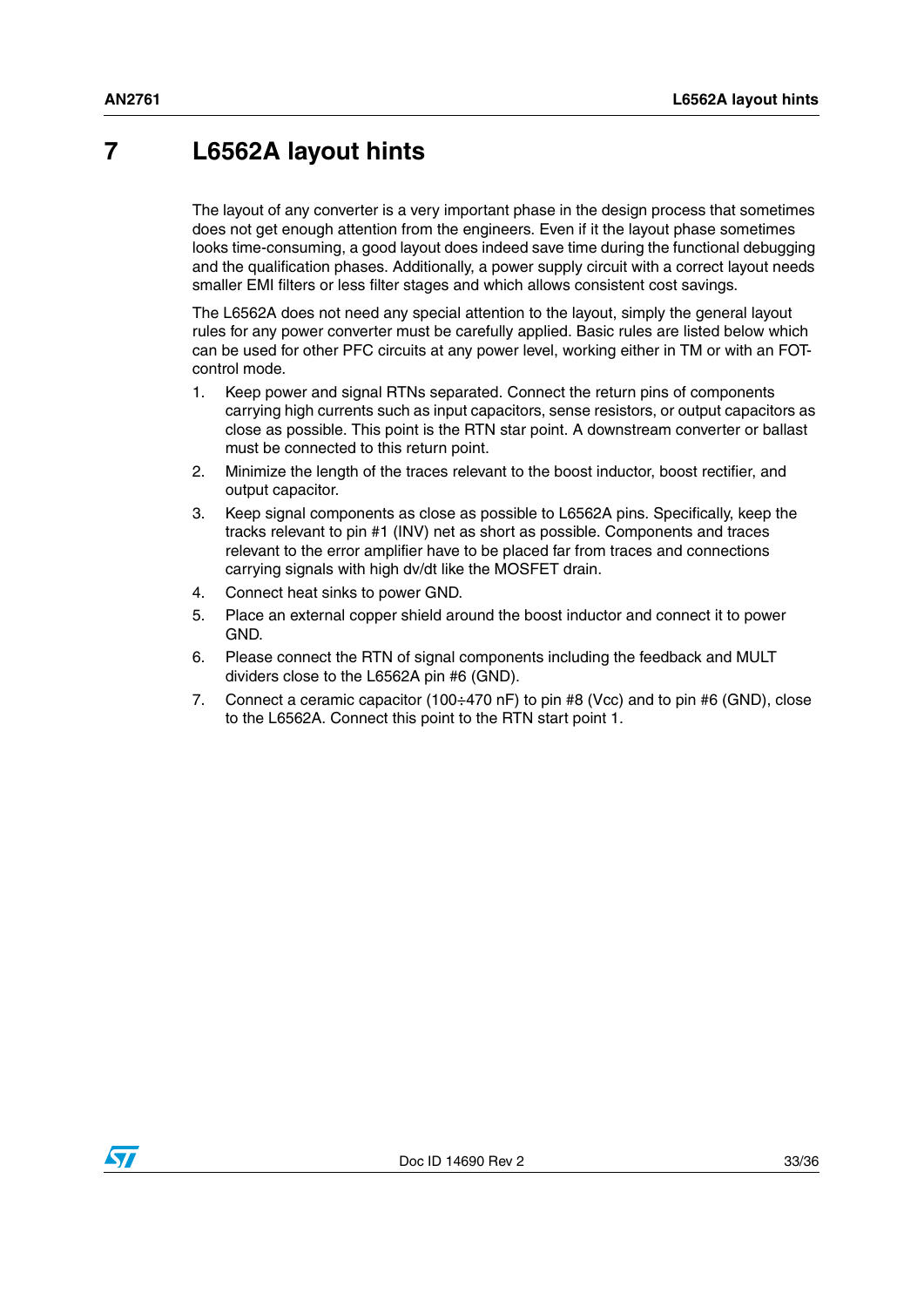### <span id="page-33-0"></span>**8 Reference**

- 1. L6562A datasheet
- 2. "A systematic Approach to Frequency Compensation of the voltage loop in Boost PFC pre regulator", Abstract
- 3. AN1089

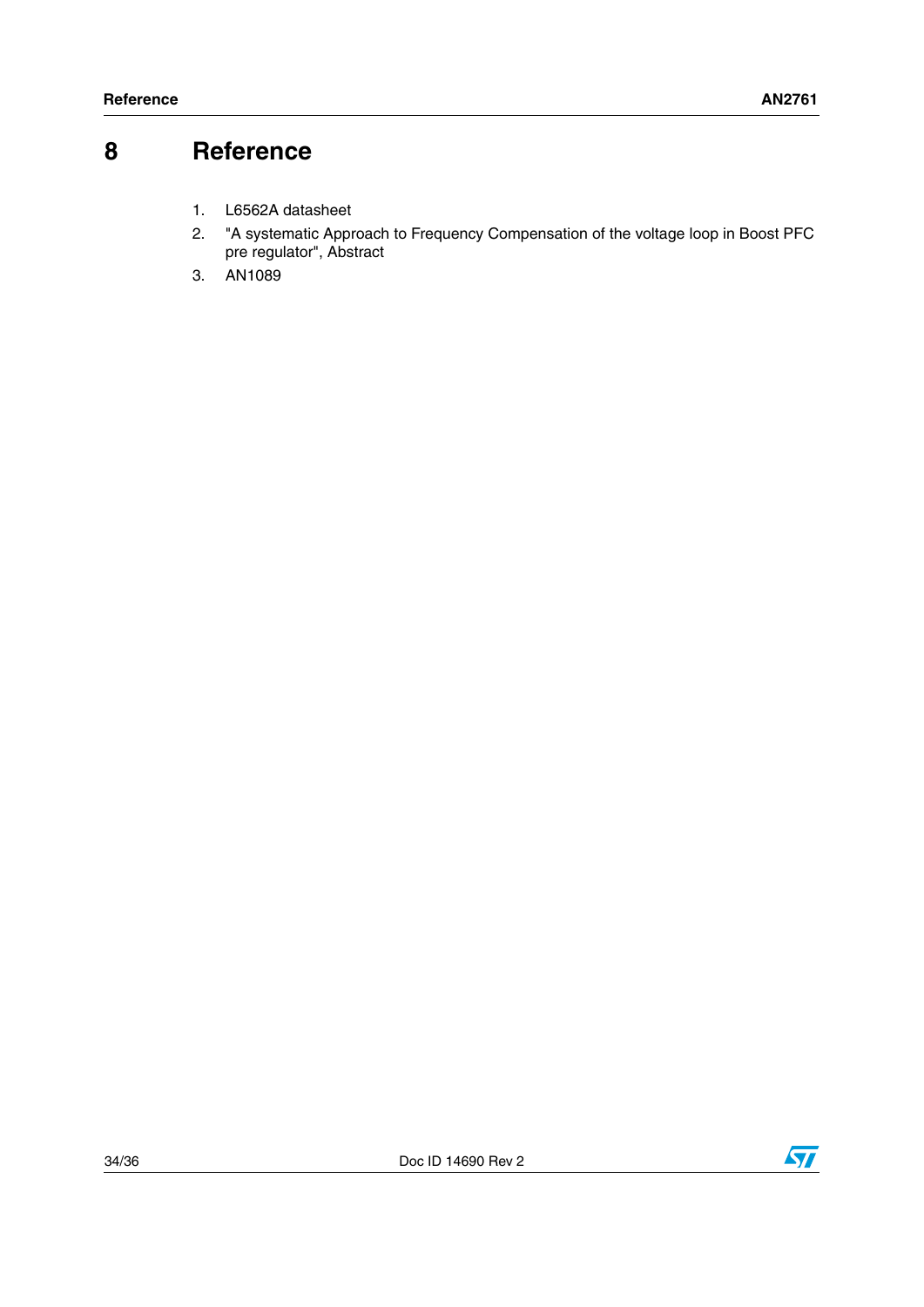## <span id="page-34-0"></span>**9 Revision history**

#### Table 1. **Document revision history**

| <b>Date</b> | <b>Revision</b> | <b>Changes</b>                                                                                 |
|-------------|-----------------|------------------------------------------------------------------------------------------------|
| 20-Aug-2008 |                 | Initial release                                                                                |
| 17-Nov-2009 | 2               | Figure 1, 13, 14, 16 modified<br>(8), (10), (26), (27), (29), (30), and Section 3.3.3 modified |